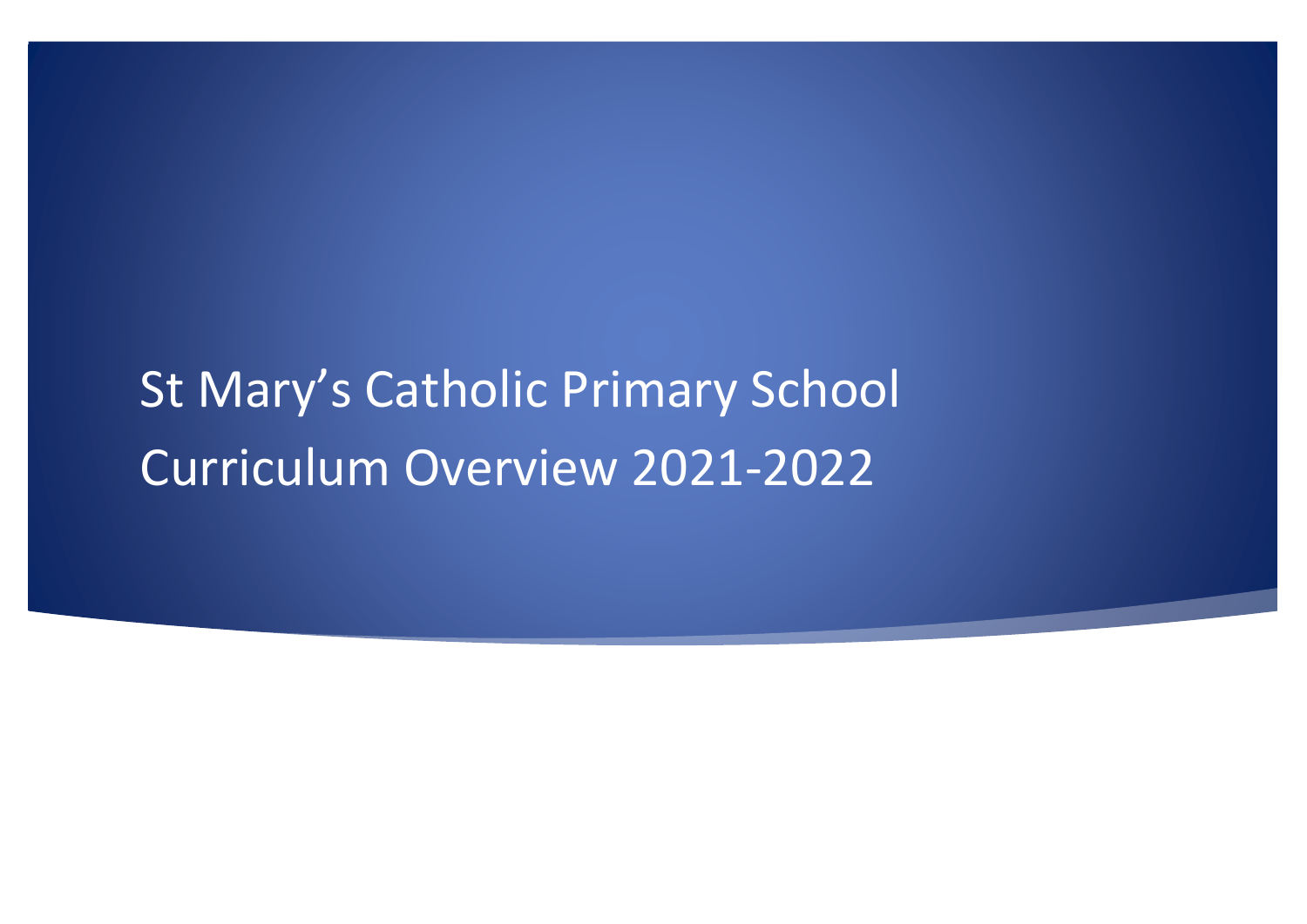| Year 1                     | <b>Autumn A</b>           | <b>Autumn B</b>              | <b>Spring A</b>              | <b>Spring B</b>                | <b>Summer A</b>                | <b>Summer B</b>           |
|----------------------------|---------------------------|------------------------------|------------------------------|--------------------------------|--------------------------------|---------------------------|
| <b>Topic</b>               | <b>Ships and Sailing</b>  | Town and Country -           | <b>Cities</b>                | <b>Growing and Beans</b>       | <b>Castles - The Falconers</b> | Hot and Cold -            |
|                            | The Sea Serpent           | The Town and County          | <b>London Burning</b>        | <b>Cauliflowers fluffy and</b> | Quest                          | <b>Shivering Sizzling</b> |
|                            |                           | <b>Mouse</b>                 |                              | cabbages green                 |                                | <b>Scientists</b>         |
|                            |                           |                              |                              |                                |                                |                           |
| <b>Visits and events</b>   |                           | <b>Severn Valley Country</b> | <b>Birmingham trip/Blist</b> | <b>Acton Scott Farm</b>        | <b>Warwick Castle trip</b>     |                           |
|                            |                           | Park                         | <b>Hill/ Gardening</b>       |                                |                                |                           |
| <b>Religious Education</b> | <b>God's Great Plan</b>   | <b>Mary our Mother</b>       | <b>Families and</b>          | <b>Following Jesus</b>         | <b>The Resurrection</b>        | <b>Miracles</b>           |
|                            | -Be aware of the beauty   | -Angle Gabriel's             | <b>Celebrations</b>          | -Reflect on how Jesus          | -know we celebrate             | -know that Jesus          |
|                            | of God's World            | message and Mary's           | -know we all belong to a     | chose his disciples, how       | Jesus resurrection at          | showed his great power    |
|                            | -Learn about the          | response                     | family, how can we help      | do we choose our               | Easter, how do we do           | calming the wind and      |
|                            | creation story (Genesis)  | -reflect on good news,       | each other?                  | friends?                       | this?                          | waves, reflect on how     |
|                            | -God made us, loves us,   | like Elizabeth, Mary's       | -Mary and Joseph took        | -Know how Jesus taught         | -know that Jesus rose          | we can ask Jesus to help  |
|                            | made Adam and Eve         | cousin                       | Jesus to the temple as a     | his disciples to pray,         | from the dead on Easter        | us when we are afraid     |
|                            | who made some wrong       | -Prepare to celebrate he     | baby, why was this a         | how do we pray?                | Sunday, what does this         | -know that compassion     |
|                            | choices                   | birth of Jesus               | special occasion?            | -Know the story of the         | mean?                          | motives us to act for the |
|                            | -we have responsibilities | -Be aware God sent           | -Jesus belonged to a         | Good Samaritan, what           | -Know Jesus appeared to        | good of others            |
|                            | to look after God's world | Jesus and the story of       | family, think about what     | can we learn from it?          | his disciples, when have       | -know that Jesus          |
|                            | -hear parts of Noah and   | Jesus birth                  | they might have done as      | -Hear the story of Jesus       | we experienced a big           | showed his love for sick  |
|                            | the flood story (Promise  | -Be aware that God sent      | a family                     | and his followers going        | surprise?                      | people (cured the         |
|                            | and hope)                 | Jesus to help us             | -Think about how Mary        | to Jerusalem, how do we        | -Know how Jesus helped         | paralysed man) and all    |
|                            |                           | -Know that Mary is our       | and Joseph felt when         | 'welcome' Jesus?               | his disciples know he          | sick people               |
|                            |                           | mother too, how does         | they lost Jesus and then     | -Know that Jesus died on       | was truly alive, think         | -know Jesus responded     |
|                            |                           | she look after us?           | found him again.             | Good Friday, but it was        | how happy this made            | to the blind man, reflect |
|                            |                           |                              | -Begin to understand         | not the end, reflect on        | them                           | on how Jeusu helps us     |
|                            |                           |                              | what it means to belong      | the time of waiting            | -Know that Thomas did          | -Hear how Jesus           |
|                            |                           |                              | to our church family         | before Easter Sunday.          | not believe, think about       | performed his first       |
|                            |                           |                              | -know that we become a       |                                | times when we don't            | miracle at his mothers    |
|                            |                           |                              | member of the Church         |                                | understand                     | request (water into       |
|                            |                           |                              | when we are baptized.        |                                | -Know that Jesus               | wine)                     |
|                            |                           |                              |                              |                                | returned to heaven after       |                           |
|                            |                           |                              |                              |                                | forty days, reflect on the     |                           |
|                            |                           |                              |                              |                                | promises he made               |                           |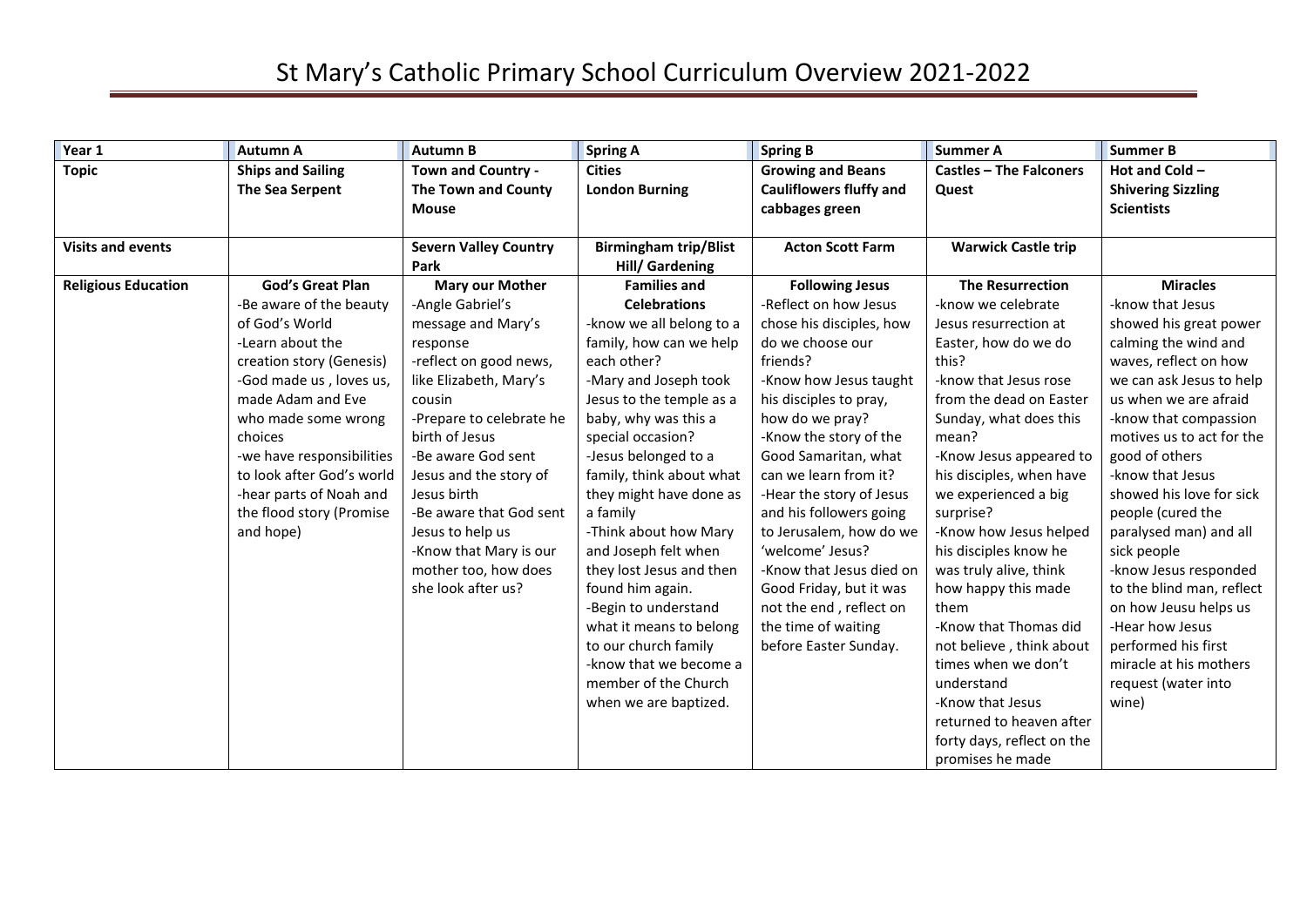| <b>English</b>        | <b>Books with Predictable</b><br>Phrases                                                                                                                                                                                         | Well-known Tales<br>(including Dick<br>Whittington)<br>Stories by Significant<br>Authors                                                                                                                | Fairy Stories and<br><b>Traditional Tales</b>                                                                                                                                                                  | Information texts<br>(including Non-<br>Chronological Reports)                                                                                                                                                    | Monster Bed-Stories<br>with Patterned<br>Language)<br><b>Well-known Tales</b><br>(including Jack and the<br>Beanstalk)                                                                                                                                             | Poetry and Rhymes,<br>including Recital<br><b>Stories and Settings</b>                                                                                                                                                        |
|-----------------------|----------------------------------------------------------------------------------------------------------------------------------------------------------------------------------------------------------------------------------|---------------------------------------------------------------------------------------------------------------------------------------------------------------------------------------------------------|----------------------------------------------------------------------------------------------------------------------------------------------------------------------------------------------------------------|-------------------------------------------------------------------------------------------------------------------------------------------------------------------------------------------------------------------|--------------------------------------------------------------------------------------------------------------------------------------------------------------------------------------------------------------------------------------------------------------------|-------------------------------------------------------------------------------------------------------------------------------------------------------------------------------------------------------------------------------|
| <b>Mathematics</b>    | Place value / Counting/<br>ordering and number<br>sense/ addition and<br>subtraction $-$ to<br>understand the<br>operations of $+$ and $-$ /<br>geometry                                                                         | Place value and<br>comparing quantities<br>and numbers /<br>developing mental<br>strategies for addition /<br>subtraction and<br>difference /<br>measurement / addition<br>and subtraction for<br>money | Counting, reading and<br>writing number patterns<br>/ double and halving /<br>multiplication and<br>division / grouping and<br>sharing / fractions /<br>measurement                                            | Addition / counting,<br>ordering and number<br>sense/geometry/<br>developing mental<br>strategies for addition/<br>subtraction as takeaway<br>and difference /<br>measurement /<br>multiplication and<br>division | Addition / fractions /<br>multiplication and<br>division $-$ arrays /<br>measurement /<br>geometry - position and<br>direction / counting,<br>ordering and<br>comparison, visualising<br>quantities                                                                | Addition and subtraction<br>, geometry - properties<br>of shapes, calculations:<br>all four operations,<br>measurement time and<br>using standard units                                                                       |
| <b>Science</b>        | Materials<br>Identifying, naming,<br>comparing<br>Children design and<br>make (D&T) own boat<br>Which material is the<br>most water resistant?                                                                                   | The Body (including<br>naming and labelling)<br>Alien visit hook to find<br>out all about the human<br>body<br>Senses                                                                                   | Materials<br>Identifying, naming,<br>comparing<br>Children make Great Fire<br>of London display<br>houses to set on fire<br>Which material is the<br>most fire resistant?                                      | Plants (including<br>growing)                                                                                                                                                                                     | Seasonal Change<br>(including weather)<br>Observations across four<br>seasons e.g. day length<br>Changes across the<br>seasons - trees<br>Rain fall experiment                                                                                                     | Animals (including<br>comparing town and<br>country habitats)<br>Hot and cold habitats<br>Animal groups-<br>amphibians, mammals,<br>birds, fish etc.                                                                          |
| <b>Art and Design</b> | Using a Range of<br>Materials (Seascapes)<br>Collage - Engages in<br>more complex activities<br>e.g. cutting and sewing a<br>range of materials<br>Drawing - Use lines to<br>represent objects seen<br>remembered or<br>imagined | Make a mouse house<br>D&T mechanisms<br>Use a range of materials<br>to make a castle<br>Collage - Engages in<br>more complex activities<br>e.g. cutting and using a<br>range of materials               | Kandinsky<br>Modern representation<br>of the Great Fire of<br>London in<br>Is aware that there are<br>famous or specialist<br>photographers<br><b>Painting Experiments</b><br>with and enjoys mixing<br>colour | Drawing<br>Collage (including nature<br>collages)<br>Use lines to represent<br>objects seen<br>remembered or<br>imagined<br><b>Painting Experiments</b><br>with and enjoys mixing<br>colour                       | Use a range of materials<br>to make a castle<br>Collage - Engages in<br>more complex activities<br>e.g. cutting and using a<br>range of materials<br>Textiles - Sorts, collects,<br>discusses and pulls apart<br>cloths and threads<br><b>Painting Experiments</b> | <b>Colours and Moods</b><br>(including warm and<br>cold)<br>Printing -<br><b>Extends repeating</b><br>patterns - overlapping,<br>using 2 contrasting<br>colours etc.<br><b>Painting Experiments</b><br>with and enjoys mixing |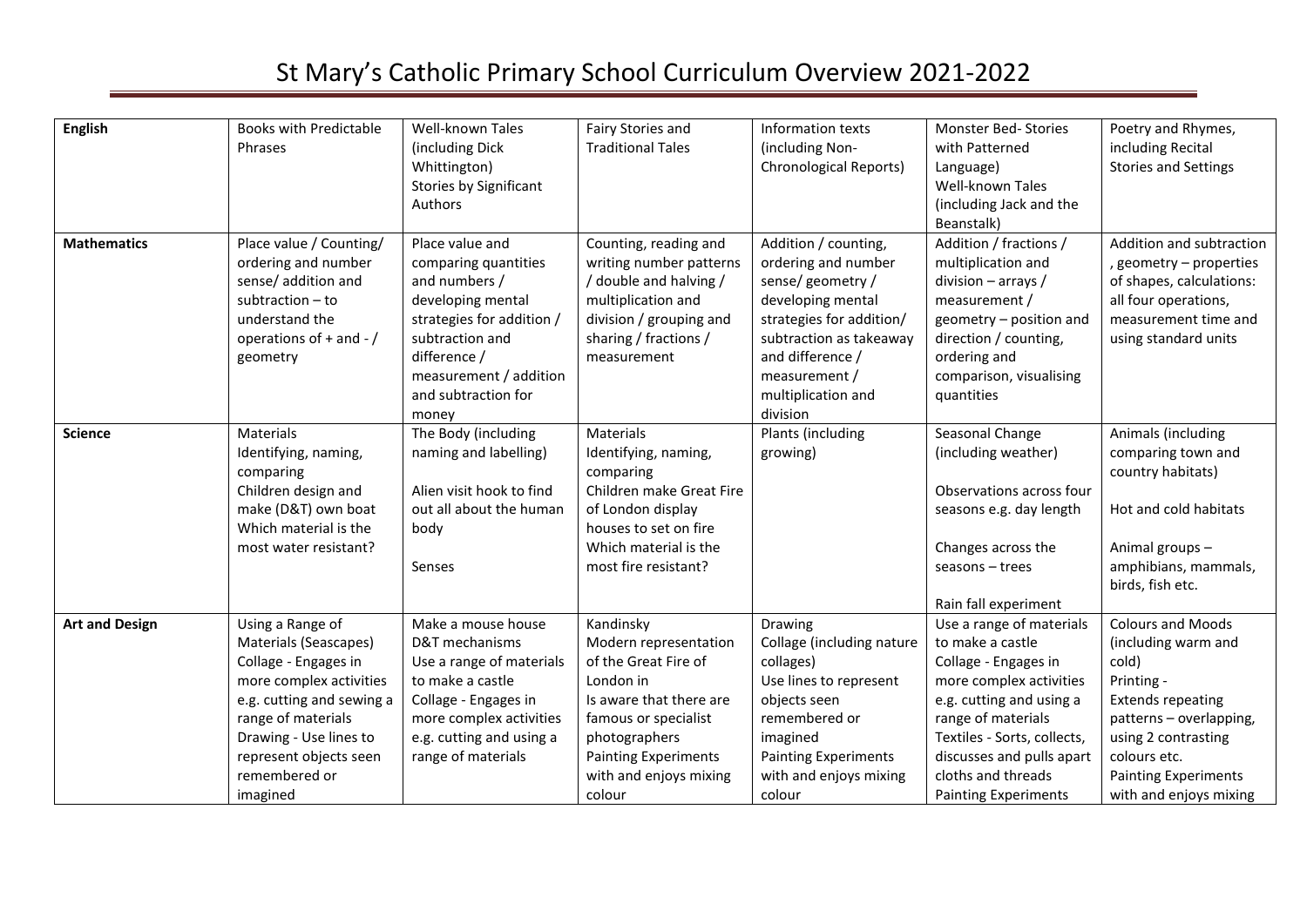|                                                                                                                                   | Evaluating - Say what<br>they like about their<br>own/ another child's<br>work                                                                                                                                                                                                                                                                                                                  | Textiles - Sorts, collects,<br>discusses and pulls apart<br>cloths and threads<br><b>Painting Experiments</b><br>with and enjoys mixing<br>colour<br>Evaluating - Say what<br>they like about their<br>own/ another child's<br>work | Evaluating - Say what<br>they like about their<br>own/another child's<br>work                                                                                | Evaluating - Say what<br>they like about their<br>own/ another child's<br>work           | with and enjoys mixing<br>colour<br>Evaluating - Say what<br>they like about their<br>own/ another child's<br>work             | colour<br>Evaluating - Say what<br>they like about their<br>own/ another child's<br>work                                       |
|-----------------------------------------------------------------------------------------------------------------------------------|-------------------------------------------------------------------------------------------------------------------------------------------------------------------------------------------------------------------------------------------------------------------------------------------------------------------------------------------------------------------------------------------------|-------------------------------------------------------------------------------------------------------------------------------------------------------------------------------------------------------------------------------------|--------------------------------------------------------------------------------------------------------------------------------------------------------------|------------------------------------------------------------------------------------------|--------------------------------------------------------------------------------------------------------------------------------|--------------------------------------------------------------------------------------------------------------------------------|
| Computing                                                                                                                         | 1.1 Online Safety                                                                                                                                                                                                                                                                                                                                                                               | 1.2 Grouping and Sorting<br>1.3 Pictograms                                                                                                                                                                                          | 1.4 Lego builders                                                                                                                                            | 1.5 Maze explorers                                                                       | 1.6 animated stones<br>1.7 coding                                                                                              | 1.8 spreadsheets<br>1.9 technology outside<br>school                                                                           |
| <b>Design and Technology</b>                                                                                                      | Construction (Boats)                                                                                                                                                                                                                                                                                                                                                                            | Mechanisms (Farm<br>Vehicles/houses)                                                                                                                                                                                                | Cookery (Bread)                                                                                                                                              | Design (small space<br>garden)                                                           | Cookery (Seasonal<br>Produce; Medieval<br>Banquet) Instruments<br>(medieval instruments)                                       |                                                                                                                                |
| Geography<br>Throughout<br>Use geographical<br>vocabulary<br>Use secondary sources<br>of information, pictures,<br>photos, videos | Local Features (including Rivers)<br><b>River Severn</b><br>To ask geographical questions<br>Use world maps, globes, small scale maps to locate<br><b>River Severn</b><br>Aerial view - town and country - River Severn<br><b>Compass directions</b><br>Maps - Severn Valley Country Park<br>Describe key human features - town, river<br>Use fieldwork skills<br>To understand a map has a key |                                                                                                                                                                                                                                     | The United Kingdom<br>(including naming and<br>locating the 4 countries<br>and capital cities)<br>Use world map, globes<br>to identify the United<br>Kingdom | Seasonal Weather<br>Following changes<br>across the four seasons<br>Use fieldwork skills | Warwick castle trip -<br><b>Compass Directions</b><br>Maps reading and<br>drawing own map<br>Use a key<br>Use fieldwork skills | Hot and Cold Areas of<br>the World<br>Identify seasonal and<br>daily weather patterns<br>of hot and cold areas of<br>the world |
| <b>History</b><br>Throughout -<br>Look at books, videos,<br>pictures ect. to find out<br>about the past                           | Significant Historical<br>Person Thomas Telford<br>To ask questions about<br>the past<br>Use a timeline                                                                                                                                                                                                                                                                                         | Changes - Ironbridge<br>new and old<br>Use a timeline                                                                                                                                                                               | Key Events (Great Fire of London)<br>Recount differences then and now about a<br>significant event<br>Use a timeline                                         |                                                                                          | <b>Historical Figures</b><br>(including William the<br>Conqueror, King John)<br>Use a timeline                                 |                                                                                                                                |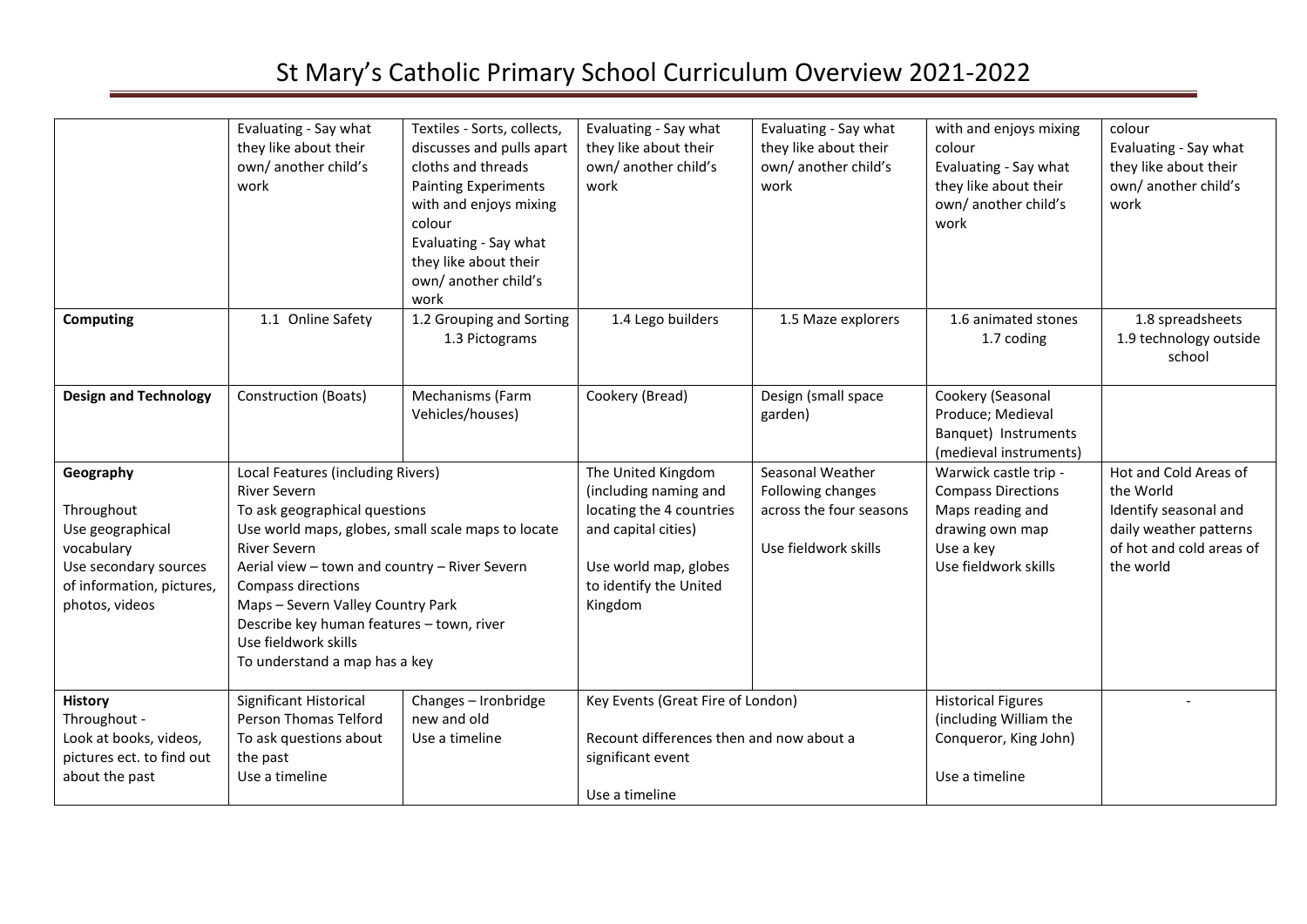| Describe objects, people<br>or events in history<br>Communicate ideas<br>through talking,<br>drawing, role-play,<br>storytelling - identify | Understand past and<br>present                                                                 |                                                                   |                                                                                                                          |                                                                                             |                              |                              |
|---------------------------------------------------------------------------------------------------------------------------------------------|------------------------------------------------------------------------------------------------|-------------------------------------------------------------------|--------------------------------------------------------------------------------------------------------------------------|---------------------------------------------------------------------------------------------|------------------------------|------------------------------|
| different ways in which<br>the past is represented                                                                                          |                                                                                                |                                                                   |                                                                                                                          |                                                                                             |                              |                              |
| <b>Music</b>                                                                                                                                | Charanga - Hey You 1<br>Curriculum assembly<br>songs - sign language<br>True Colours PSHE link | Charanga - Rhythm in<br>the way we walk 2<br>Christmas play songs | Charanga $-$ In the<br>Groove 3, Round and<br>Round 4<br>Great Fire of London<br>song and actions<br>curriculum assembly | Charanga - Your<br>imagination 5, Reflect,<br>Rewind and Replay 6<br>Harvest Festival songs | Instruments (Medieval Music) |                              |
| <b>Physical Education</b>                                                                                                                   | Handball                                                                                       | Gymnastics                                                        | Hockey                                                                                                                   | Dance                                                                                       | <b>Outdoor Play</b>          | Athletics                    |
| <b>PSHE</b>                                                                                                                                 | Relationships                                                                                  | The same but different                                            | Healthy body, healthy                                                                                                    | The world and us                                                                            | Games<br>Rights and          | Sports Day<br>Safe not sorry |
|                                                                                                                                             |                                                                                                |                                                                   | mind                                                                                                                     |                                                                                             | responsibilities             |                              |

| Year 2                     | Autumn A                 | <b>Autumn B</b>         | <b>Spring A</b>           | <b>Spring B</b>          | Summer A                   | <b>Summer B</b>          |
|----------------------------|--------------------------|-------------------------|---------------------------|--------------------------|----------------------------|--------------------------|
| <b>Topic</b>               | The Taj Mahal            | The Eagle has landed    | <b>Blitz and pieces</b>   | Fe, Fi, Fo, Fum          | <b>Oceans and Seas</b>     | <b>Monkey madness</b>    |
|                            | Madeley - trip           |                         | <b>Blists Hill - trip</b> | Chester zoo - trip       |                            | Kingswood - trip         |
| <b>Religious Education</b> | <b>The Chosen People</b> | <b>Mysteries</b>        | <b>The Good News</b>      | <b>The Mass</b>          | Eastertide                 | The Church is Born       |
|                            | -Know we are chosen      | -Know about and reflect | -Know that Jesus can      | -Know and reflect on the | -Know that Jesus rose      | -Know how the apostles   |
|                            | and gifted by God and    | on mysteries            | change sadness into joy   | importance of Mass       | from the dead and is still | received the Holy Spirit |
|                            | thank God by helping     | -Know that there are    | -Know that we should      | -Know about the          | alive                      | and spread the good      |
|                            | other people             | three persons in one    | always remember to        | readings at Mass and     | -Know that Jesus told his  | news, know that we can   |
|                            | -Know why God chose      | God, and that we can    | thank Jesus for his help  | why we should listen to  | disciples that he would    | help do this too         |
|                            | Abraham and that he      | think about him in      | -Know that Jesus used     | them                     | go back to heaven, but     | -Know about the early    |
|                            | trust God to guide him,  | different ways          | his power                 | -Know that at the        | promised that the Holy     | Christian community      |
|                            | reflect on how we trust  |                         |                           | offertory we offer gifts | Spirit would come          | and understand that we   |
|                            | God?                     |                         |                           | to God                   |                            | are part of this today   |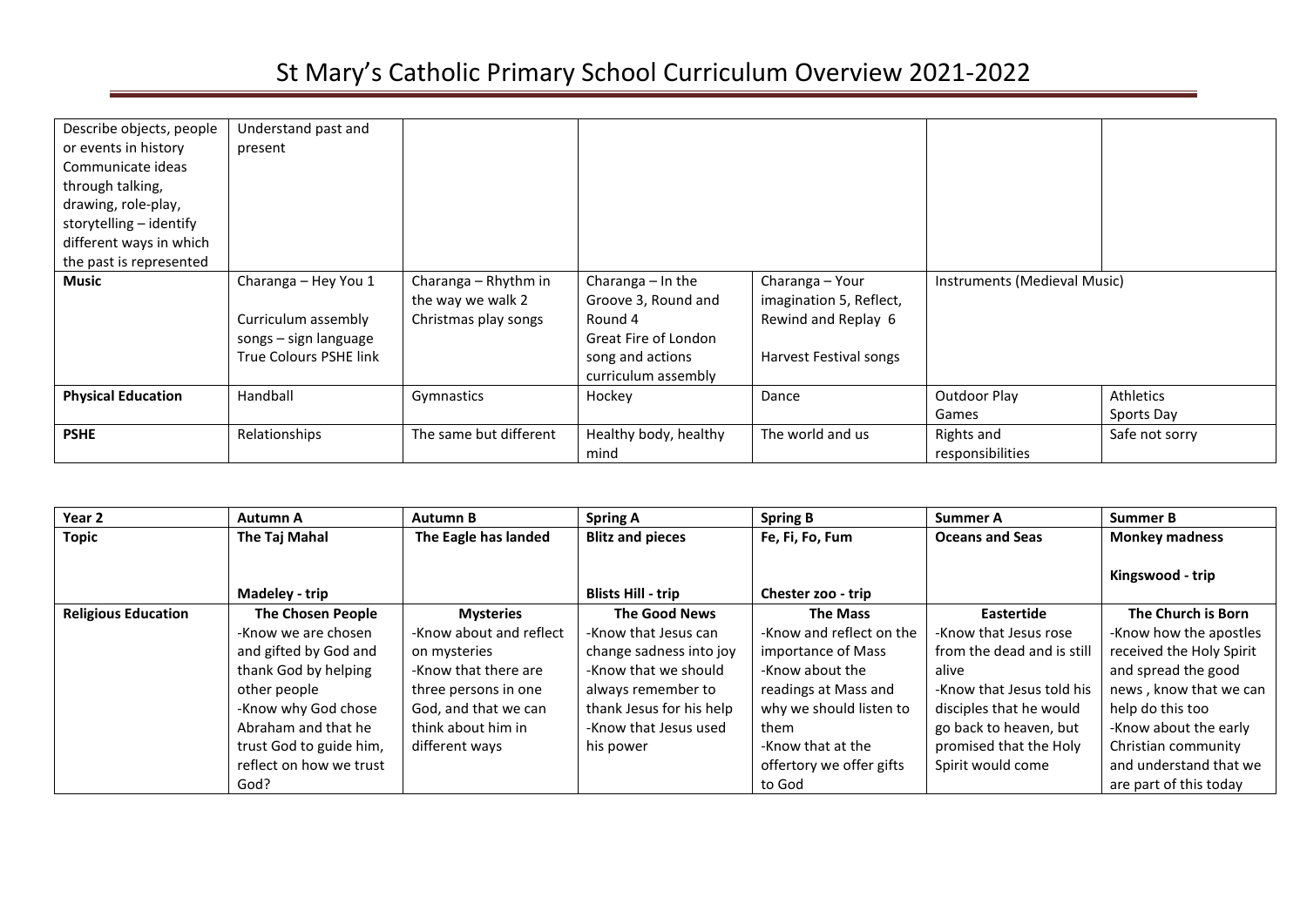|                    | -Know that God chose<br>Moses to help his<br>people, and that we are<br>chosen to help others<br>-Understand that Daniel<br>had to be brave and<br>have faith because he<br>was chosen.                                                                                                                                                          | -Know and reflect on<br>God's choice of Mary<br>and Joseph<br>-Know that Jesus is<br>God's gift to the world,<br>and how we can<br>respond to that.                                                                                                                                                                                                                     | to help others and<br>reflect on the<br>importance of it<br>-Know that Jesus<br>brought the good news<br>of God's love and reflect<br>on what this means to<br>us.                                                                                                                                                                                                                      | -Know and appreciate<br>that at the consecration<br>the bread and wine are<br>changed into Jesus.                                                                                                                                                                                                                                                                                                                    | -Know we can have<br>hope because Jesus<br>returned to heaven and<br>promised he would<br>return again<br>-Know the story of the<br>Holy Spirit coming to the<br>apostles and that the<br>Holy Spirit is promised<br>to us.                                                                                                                                                                | -Know that the apostles<br>knew that God could<br>work through them<br>-Know the story of<br>Peter's escape from<br>prison and reflect on it's<br>meaning.                                                                                                                |
|--------------------|--------------------------------------------------------------------------------------------------------------------------------------------------------------------------------------------------------------------------------------------------------------------------------------------------------------------------------------------------|-------------------------------------------------------------------------------------------------------------------------------------------------------------------------------------------------------------------------------------------------------------------------------------------------------------------------------------------------------------------------|-----------------------------------------------------------------------------------------------------------------------------------------------------------------------------------------------------------------------------------------------------------------------------------------------------------------------------------------------------------------------------------------|----------------------------------------------------------------------------------------------------------------------------------------------------------------------------------------------------------------------------------------------------------------------------------------------------------------------------------------------------------------------------------------------------------------------|--------------------------------------------------------------------------------------------------------------------------------------------------------------------------------------------------------------------------------------------------------------------------------------------------------------------------------------------------------------------------------------------|---------------------------------------------------------------------------------------------------------------------------------------------------------------------------------------------------------------------------------------------------------------------------|
| <b>English</b>     | A wider range of texts<br>(building on key stories<br>in $Y1)$<br>Non-Fiction books<br>structured in different<br>ways<br>The Lion King<br>Jack and the Beanstalk                                                                                                                                                                                | Learning Poems by<br>Heart and writing poetry<br>Narrative (including Man<br>on the Moon)<br>Non-Fiction (including<br>Alien Spotters' Guide                                                                                                                                                                                                                            | Fairy Stories and<br><b>Traditional Tales</b><br>Plays<br><b>Hansel and Gretel</b><br>The Gingerbread Man<br>Snow White and the<br>Seven Dwarfs                                                                                                                                                                                                                                         | <b>Classic Poems</b><br><b>Familiar Stories</b><br>The Rainbow Fish<br>Jack and the Beanstalk                                                                                                                                                                                                                                                                                                                        | Stories by the same<br>Author<br>Lost and Found stories<br>and settings<br><b>Roald Dahl</b><br>Where's my teddy?                                                                                                                                                                                                                                                                          | <b>Contemporary Poems</b><br><b>Information Texts</b><br>(including Non-<br>Chronological Reports,<br>e.g. Polar Bears)<br>Rainforests (Emma<br>Rogers Unit)                                                                                                              |
| <b>Mathematics</b> | -Number and place<br>value: counting, reading<br>and writing 2-digit<br>numbers, place value<br>-Addition and<br>subtraction: concrete,<br>visual and number facts<br>-Multiplication and<br>division: repeated<br>addition and repeated<br>subtraction<br>-Geometry - Properties<br>of shape<br>-Measurement: length,<br>mass, capacity, Money. | -Number and place<br>value: comparing,<br>ordering two-digit<br>numbers and knowing<br>their place value<br>-Addition and<br>subtraction: using recall<br>of addition and<br>subtraction facts and<br>mental calculation<br>strategies<br>-Multiplication and<br>division: repeated<br>addition and<br>subtraction, arrays,<br>grouping and using<br>times tables facts | -Number and place<br>value: estimating,<br>counting and<br>comparing quantities<br>-Addition and<br>subtraction: using recall<br>of addition and<br>subtraction facts and<br>mental calculation<br>strategies<br>-Addition and<br>subtraction: using<br>partitioning and<br>counting on strategies<br>-Multiplication and<br>division: repeated<br>addition and<br>subtraction, arrays, | -Measures: length, mass,<br>capacity and money<br>-Fractions: finding<br>fractions of quantities,<br>shapes and sets of<br>objects<br>-Multiplication and<br>division: repeated<br>addition and<br>subtraction, arrays,<br>grouping and using<br>times tables facts<br>-Statistics: solving<br>problems that involve<br>collecting data in tallies,<br>tables and pictograms<br>-Geometry: position and<br>direction | -Number and place<br>value: partitioning and<br>rearranging<br>-Addition and<br>subtraction: using<br>partitioning and<br>counting on/back<br>strategies<br>-Multiplication and<br>division: a using times<br>tables facts and inverse<br>-Fractions: finding<br>fractions of quantities,<br>shapes and sets of<br>objects<br>-Measures: length, mass,<br>capacity linked to<br>fractions. | -Geometry: properties<br>of shapes<br>-Measurement: money<br>-Measurement: time<br>-Statistics: solving<br>problems that involve<br>collecting data in tallies,<br>tables and pictograms<br>-Geometry: position and<br>direction<br>-Calculation: all four<br>operations. |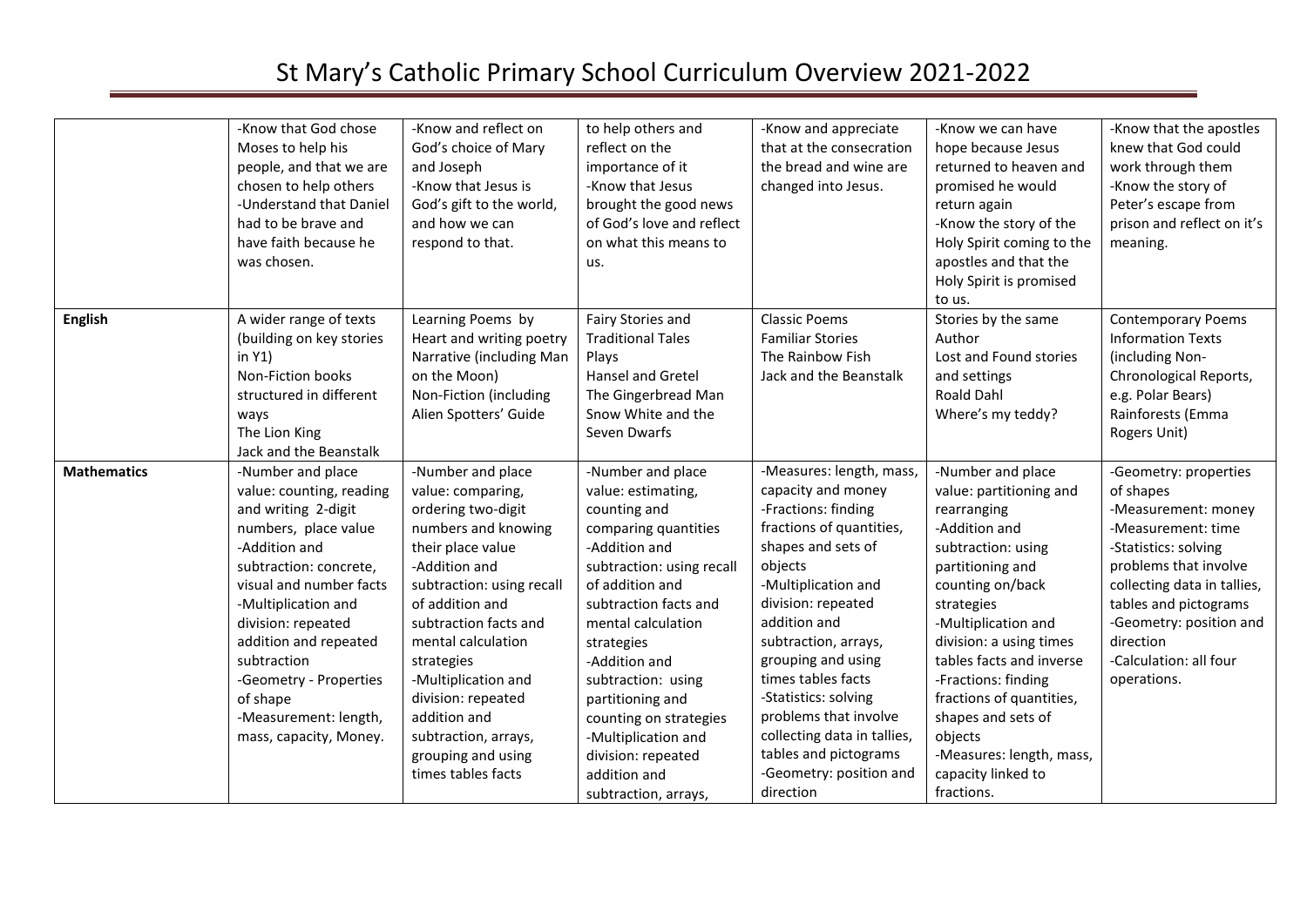|                |                                                                                                                                                                                                                                                                                                                                                                                   | -Fractions: finding<br>fractions of quantities,<br>shapes and sets of<br>objects<br>-Geometry: position,<br>direction, motion                                                                                                                                                                                                                                                                                | grouping and using<br>times tables facts<br>-Geometry: properties<br>of 3D and 2D shape.                                                                                                                                                                                                                                                                                                              | -Measures: time<br>-Addition and<br>subtraction: using<br>mental calculation<br>strategies.                                                                                                                      |                                                                                                                                                                                                                                                                                                                                                                                                                                                                                                                                                                                                                                         |                                                                                                                                                                                                                                                                                                                                                                                                                                                                                                                                                                                                                                         |
|----------------|-----------------------------------------------------------------------------------------------------------------------------------------------------------------------------------------------------------------------------------------------------------------------------------------------------------------------------------------------------------------------------------|--------------------------------------------------------------------------------------------------------------------------------------------------------------------------------------------------------------------------------------------------------------------------------------------------------------------------------------------------------------------------------------------------------------|-------------------------------------------------------------------------------------------------------------------------------------------------------------------------------------------------------------------------------------------------------------------------------------------------------------------------------------------------------------------------------------------------------|------------------------------------------------------------------------------------------------------------------------------------------------------------------------------------------------------------------|-----------------------------------------------------------------------------------------------------------------------------------------------------------------------------------------------------------------------------------------------------------------------------------------------------------------------------------------------------------------------------------------------------------------------------------------------------------------------------------------------------------------------------------------------------------------------------------------------------------------------------------------|-----------------------------------------------------------------------------------------------------------------------------------------------------------------------------------------------------------------------------------------------------------------------------------------------------------------------------------------------------------------------------------------------------------------------------------------------------------------------------------------------------------------------------------------------------------------------------------------------------------------------------------------|
| <b>Science</b> | Use of Everyday<br>materials<br>-Identify and compare<br>the suitability of a<br>variety of everyday<br>materials, including<br>wood, metal, plastic,<br>glass, brick, rock, paper<br>and cardboard for<br>particular uses<br>-Find out how the<br>shapes of solid objects<br>made from some<br>materials can be<br>changed by squashing,<br>bending, twisting and<br>stretching. | -Measurement: time.<br>Earth and Space /<br>electricity<br>-Identify and compare<br>the suitability of a<br>variety of everyday<br>materials, including<br>wood, metal, plastic,<br>glass, brick, rock, paper<br>and cardboard for<br>particular uses<br>-Find out how the<br>shapes of solid objects<br>made from some<br>materials can be<br>changed by squashing,<br>bending, twisting and<br>stretching. | <b>Animals including</b><br><b>Humans</b><br>-Notice that animals,<br>including humans, have<br>offspring which grow<br>into adults<br>-Find out about and<br>describe the basic needs<br>of animals, including<br>humans, for survival<br>(water, food and air)<br>-Describe the<br>importance for humans<br>of exercise, eating the<br>right amounts of<br>different types of food,<br>and hygiene. | <b>Plants</b><br>-Observe and describe<br>how seeds and bulbs<br>grow into mature plants<br>-Find out and describe<br>how plants need water,<br>light and a suitable<br>temperature to grow<br>and stay healthy. | Living things and their<br>habitats<br>-Explore and compare<br>the differences between<br>things that are living,<br>dead, and things that<br>have never been alive<br>-Identify that most living<br>things live in habitats to<br>which they are suited<br>and describe how<br>different habitats<br>provide for the basic<br>needs of different kinds<br>of animals and plants,<br>and how they depend<br>on each other.<br>-Identify and name a<br>variety of plants and<br>animals in their habitats,<br>including micro-habitats<br>-Describe how animals<br>obtain their food from<br>plants and other<br>animals, using the idea | Living things and their<br>habitats<br>-Explore and compare<br>the differences between<br>things that are living,<br>dead, and things that<br>have never been alive<br>-Identify that most living<br>things live in habitats to<br>which they are suited<br>and describe how<br>different habitats<br>provide for the basic<br>needs of different kinds<br>of animals and plants,<br>and how they depend<br>on each other.<br>-Identify and name a<br>variety of plants and<br>animals in their habitats,<br>including micro-habitats<br>-Describe how animals<br>obtain their food from<br>plants and other<br>animals, using the idea |
|                |                                                                                                                                                                                                                                                                                                                                                                                   |                                                                                                                                                                                                                                                                                                                                                                                                              |                                                                                                                                                                                                                                                                                                                                                                                                       |                                                                                                                                                                                                                  | of a simple food chain,<br>and identify and name<br>different sources of<br>food.                                                                                                                                                                                                                                                                                                                                                                                                                                                                                                                                                       | of a simple food chain,<br>and identify and name<br>different sources of<br>food.                                                                                                                                                                                                                                                                                                                                                                                                                                                                                                                                                       |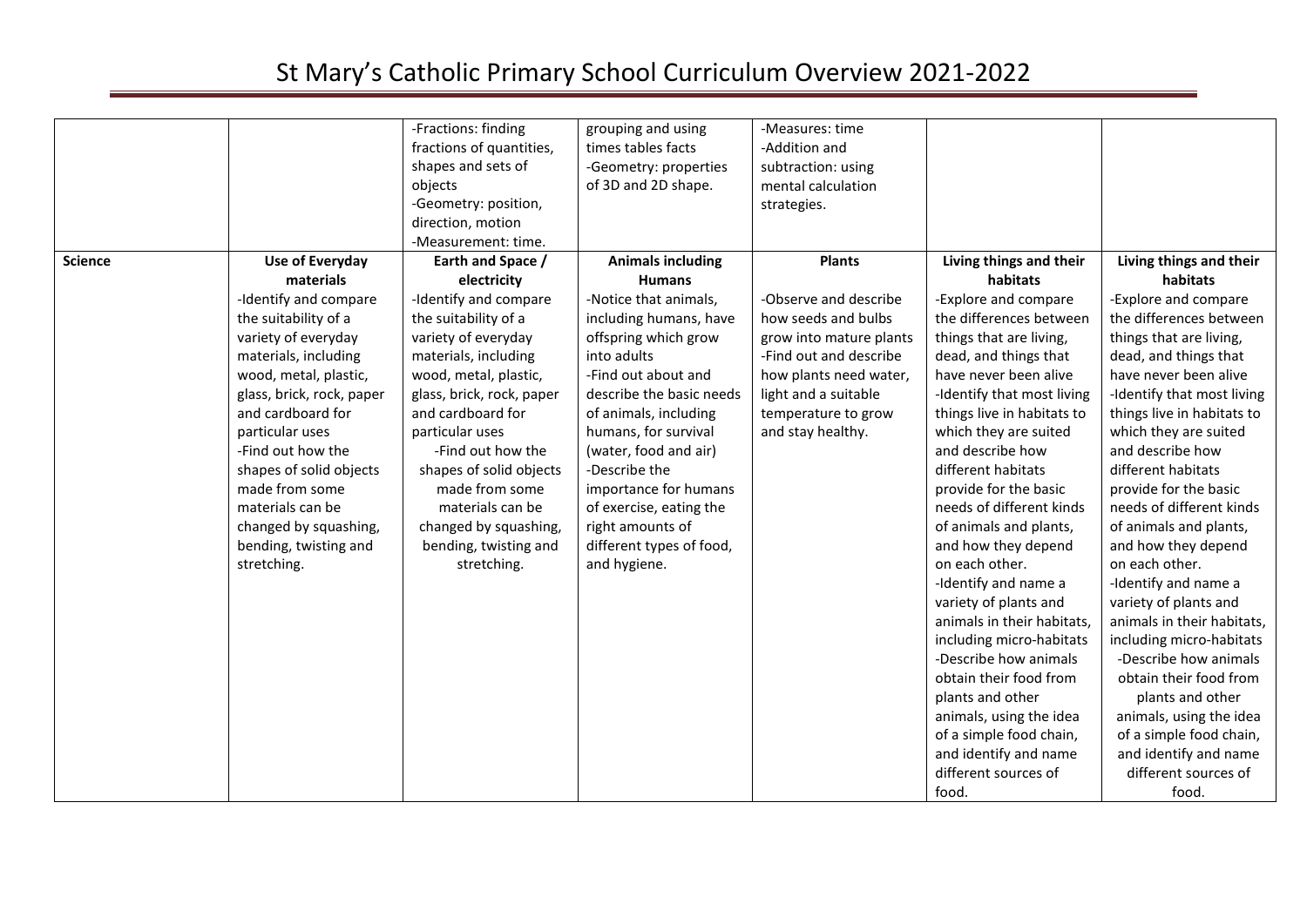| <b>Art and Design</b>        | <b>Colour, Texture and</b>  | <b>Painting</b>               | <b>Painting</b>                |                                 | <b>Sculpture</b>              | <b>Nature Collage</b>         |
|------------------------------|-----------------------------|-------------------------------|--------------------------------|---------------------------------|-------------------------------|-------------------------------|
|                              | Pattern                     | A significant Artist (Andy    | A significant Artist (Andy     |                                 | (Including Galapagos          | (Using materials;             |
|                              | (Including Batik            | Warhol).                      | Warhol).                       |                                 | Islands).                     | including forest              |
|                              | Designs). Explore using     | Explore how others art,       | Alter images through           |                                 |                               | pictures).                    |
|                              | colour to express moods     | including peers and well      | collage, jigsaw, positive      |                                 |                               |                               |
|                              | and feelings. Creating      | know artists work makes       | and negative shapes.           |                                 |                               |                               |
|                              | different patterns using    | us feel.                      |                                |                                 |                               |                               |
|                              | different tools.            | Create a range of prints,     |                                |                                 |                               |                               |
|                              |                             | identifying prints in our     |                                |                                 |                               |                               |
|                              |                             | own environment.              |                                |                                 |                               |                               |
| Computing                    | Unit 2.1 - Coding           | Unit 2.2 - Online safety      | Unit 2.4 - Questioning         | Unit $2.6$ – Creating           | Unit 2.7 - Making music       | Unit 2.8 - Presenting         |
|                              |                             | Unit 2.3 - Spreadsheets       | Unit 2.5 - Effective           | pictures                        | -Logical reasoning/           | ideas                         |
|                              | -E-safety-Responsible       | -Create, organise,            | searching                      | -Algorithms - Simple set        | Prediction of - outcomes      | -Debugging - follow on        |
|                              | use of technology (PSHE     | manipulate, store and         | -Branching databases           | of instructions (link to        | (scratch, education city).    | from summer A.                |
|                              | - personal data).           | retrieve digital content.     | -Link to science -             | DT).                            |                               |                               |
|                              |                             |                               | animals including              |                                 |                               |                               |
|                              |                             |                               | humans.                        |                                 |                               |                               |
| <b>Design and Technology</b> | Designing and Making        | Designing and Making          | <b>Construction (Tanks and</b> |                                 | Designing and making an       | Designing and making an       |
|                              | (Following a design         | (Following a design           | Planes).                       |                                 | animal's habitat.             | animal's habitat.             |
|                              | brief).                     | brief) - How to make a        |                                |                                 |                               |                               |
|                              |                             | space rocket.                 |                                |                                 |                               |                               |
| Geography                    | <b>Continents (India)</b>   | <b>Maps and Plans</b>         | <b>Maps and Plans</b>          | <b>The Fens</b>                 | <b>Islands</b>                | <b>Forests</b>                |
|                              | -To understand              | (Including creating           | (Including creating            | (Including Fieldwork and        | (Including naming and         | (Including comparing          |
|                              | geographical similarities   | simple maps and plans)        | simple maps and plans          | Observational skills: the       | locating countries,           | local area to non-            |
|                              | and differences.            | -To use secondary             | using symbols)                 | immediate                       | continents and oceans;        | European country with         |
|                              | -To make and draw their     | sources of information;       | -To use geographical           | environment)                    | and Galapagos study)          | rainforests)                  |
|                              | own maps and plans of       | pictures, videos, photos      | vocabulary; compass            | -To devise a simple map         | -To name and locate the       | -To understand                |
|                              | routes.                     | and artefacts.                | directions and locational      | that includes keys              | world's seven continents      | geographical similarities     |
|                              |                             |                               | and directional                | -To describe key human          | and five oceans.              | and differences.              |
|                              |                             |                               | vocabulary.                    | features.                       |                               | -To describe key physical     |
|                              |                             |                               |                                |                                 |                               | features.                     |
| <b>History</b>               | <b>Events Beyond Living</b> | Decades (1960s)               | <b>Events Beyond Living</b>    | <b>Events of Local</b>          | <b>Explorers</b>              | <b>Explorers</b>              |
|                              | Memory that are             | <b>Significant Historical</b> | Memory that are                | Importance                      | <b>Significant Historical</b> | <b>Significant Historical</b> |
|                              | significant                 | Person                        | significant                    | <b>Significant Local People</b> | <b>Figures</b>                | <b>Figures</b>                |
|                              | -Focus on the life and      | -Focus on the life and        |                                |                                 | -Focus on the life and        | -Focus on the life and        |
|                              | events of Mother            | events of Neil Armstrong      |                                |                                 | events of Charles             | events of Charles             |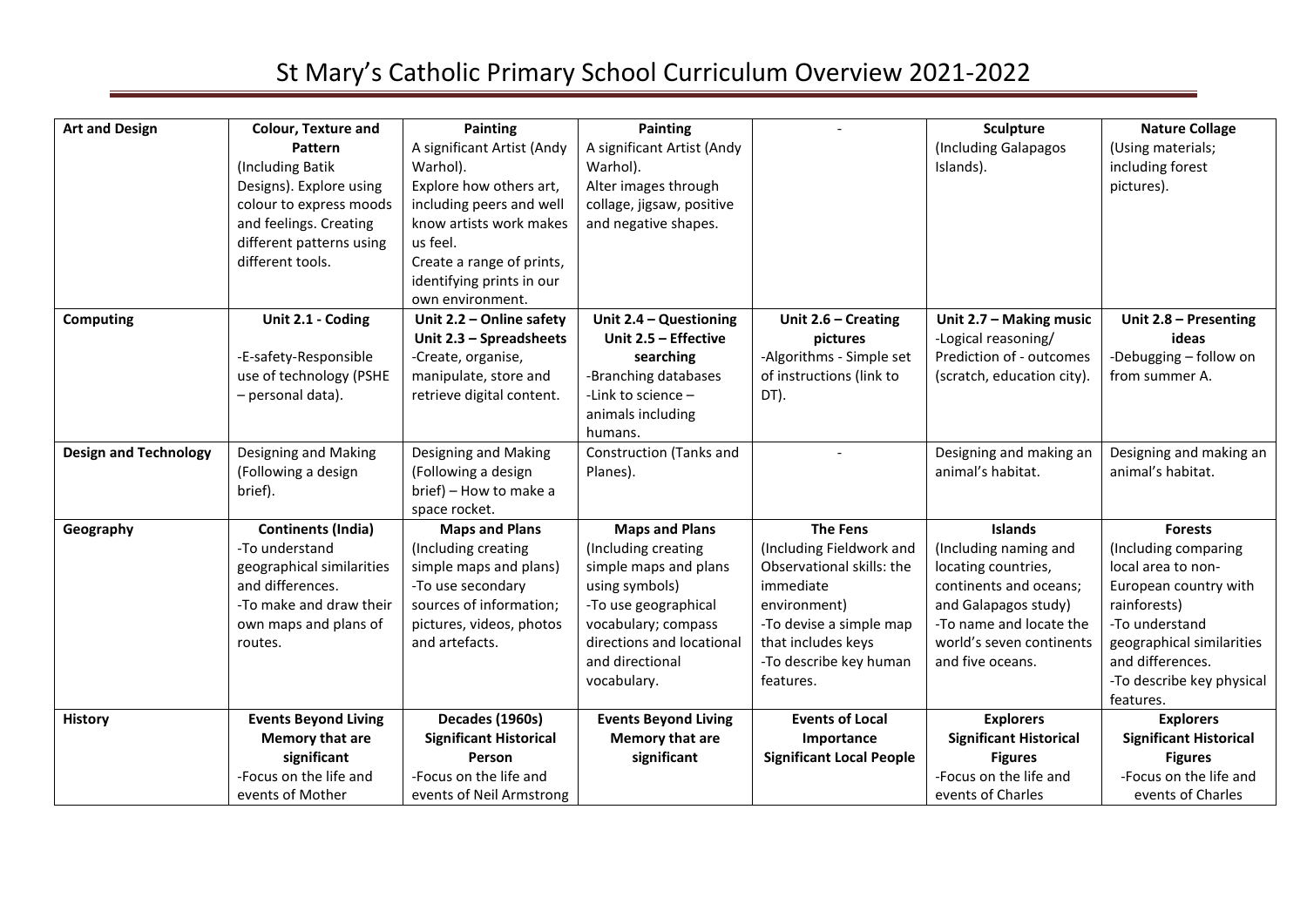|                           | Theresa; including the<br>help provided in India.                                                                                                                                                                                                                                     | -Focusing on the first<br>Moon landings.                                                                                                                                                                                                                                                                                                                                                                                                               | -Focus on the events of<br>WW2; including the Blitz<br>and the D-Day Landings<br>-Focusing on then and<br>now - school life, home<br>life, toys and games.                                                                                                                                                                                                                                                      | -Focus on the life and<br>events of Oliver<br>Cromwell.                                                                                                                                                                                                                                                                                                                                     | Darwin; including the<br>Galapagos study.                                                                                                                                                                                                                                                                                                                                             | Darwin; including the<br>Galapagos study.                                                                                                                                                                                                   |
|---------------------------|---------------------------------------------------------------------------------------------------------------------------------------------------------------------------------------------------------------------------------------------------------------------------------------|--------------------------------------------------------------------------------------------------------------------------------------------------------------------------------------------------------------------------------------------------------------------------------------------------------------------------------------------------------------------------------------------------------------------------------------------------------|-----------------------------------------------------------------------------------------------------------------------------------------------------------------------------------------------------------------------------------------------------------------------------------------------------------------------------------------------------------------------------------------------------------------|---------------------------------------------------------------------------------------------------------------------------------------------------------------------------------------------------------------------------------------------------------------------------------------------------------------------------------------------------------------------------------------------|---------------------------------------------------------------------------------------------------------------------------------------------------------------------------------------------------------------------------------------------------------------------------------------------------------------------------------------------------------------------------------------|---------------------------------------------------------------------------------------------------------------------------------------------------------------------------------------------------------------------------------------------|
| <b>Languages</b>          |                                                                                                                                                                                                                                                                                       | $\sim$                                                                                                                                                                                                                                                                                                                                                                                                                                                 |                                                                                                                                                                                                                                                                                                                                                                                                                 |                                                                                                                                                                                                                                                                                                                                                                                             |                                                                                                                                                                                                                                                                                                                                                                                       |                                                                                                                                                                                                                                             |
| <b>Music</b>              | Hands, Feet, Heart<br>-Playing Instruments                                                                                                                                                                                                                                            | Ho Ho Ho<br>-Listening to Live and                                                                                                                                                                                                                                                                                                                                                                                                                     | I Wanna Play in a Band<br>-Songs Chants and                                                                                                                                                                                                                                                                                                                                                                     | Zootime<br>-Songs Chants and                                                                                                                                                                                                                                                                                                                                                                | <b>Friendship Song</b><br>-Experiment with                                                                                                                                                                                                                                                                                                                                            | <b>Reflect, Rewind and</b><br>Replay                                                                                                                                                                                                        |
|                           | Musically<br>-Bhangra - learning a<br>dance.                                                                                                                                                                                                                                          | Recorded Music (The<br>Beatles).                                                                                                                                                                                                                                                                                                                                                                                                                       | Rhymes (including<br>traditional war songs).                                                                                                                                                                                                                                                                                                                                                                    | Rhymes (including<br>traditional songs).                                                                                                                                                                                                                                                                                                                                                    | Sounds (including<br>Sounds of the Ocean).                                                                                                                                                                                                                                                                                                                                            | -Create and Combine<br>Sounds (including<br>Rainforest Sounds).                                                                                                                                                                             |
| <b>Physical Education</b> | Football                                                                                                                                                                                                                                                                              | <b>Gymnastics</b>                                                                                                                                                                                                                                                                                                                                                                                                                                      | Hockey                                                                                                                                                                                                                                                                                                                                                                                                          | <b>Dance</b>                                                                                                                                                                                                                                                                                                                                                                                | <b>Outdoor Play</b>                                                                                                                                                                                                                                                                                                                                                                   | <b>Athletics</b><br><b>Sports Day</b>                                                                                                                                                                                                       |
| <b>SEAL</b>               | <b>Relationships</b><br>-British Value-Mutual<br>respect<br>-Building Learning Power<br>- Reciprocity (So)<br>-How are my friends the<br>same/different to me?<br>(Sp So) - We are British<br>-Relationships (SEAL<br>material)<br>-Relationships<br>(Shropshire Respect<br>Yourself) | The same, but different<br>-British Value- respect as<br>opposed to Tolerance<br>-Expect Respect (M So C)<br>-Relationships and sex<br>education (M So C)<br>-I know about significant<br>people who have<br>changed history and<br>changed people's lives -<br>Racism (M So C)<br>-My friends and I, how<br>we are similar but<br>unique (C)<br>-What do I believe in?<br>How does this affect my<br>life? (Sp)<br>-Good to be me (SEAL<br>materials) | <b>Healthy mind, healthy</b><br>body<br>-Medicines (M Sp C)<br>-NHS - who, where,<br>when why and how was<br>it established? (So)<br>-What makes me an<br>excited learner? (Sp)<br>How do you provide awe<br>and wonder to your<br>pupils in lessons?<br>-My hobbies in and out<br>of school - including<br>music, dance, art, sport<br>and how this makes me<br>feel(C)<br>-Going for Goals (SEAL<br>material) | The world and us<br>-British Values-Rule of<br>the law<br>-Current age-<br>appropriate issues<br>relating to human rights,<br>caring for the<br>environment, animal<br>welfare, extremism,<br>moral and ethical issues<br>on the news (Sp M C So)<br>-The role of the Police in<br>keeping order (So)<br>-The Royal Family and<br>their role in modern<br>Britain - What do they<br>do? (C) | <b>Rights and</b><br>responsibilities<br>-British value -<br>Democracy<br>-BLP - Being Resilient,<br>Resourceful,<br>Reflectiveness (Sp So)<br>-Anti-bullying week (M<br>So C Sp<br>-Chatterbox (M So C Sp)<br>-School Council (SP C)<br>-How I contribute to my<br>community and help<br>others (So) and help to<br>improve my local area<br>-Say no to Bullying (SEAL<br>materials) | Safe not sorry<br>-Water Safety (M Sp)<br>-Fire Safety (M Sp)<br>-Stranger Danger (M Sp<br>So)<br>-Rail Safety (M Sp So)<br>-E-Safety (weekly M Sp<br>So)<br>-Road Safety - JRSOs (M<br>So)<br>-New<br>Beginning/Changes (seal<br>Material) |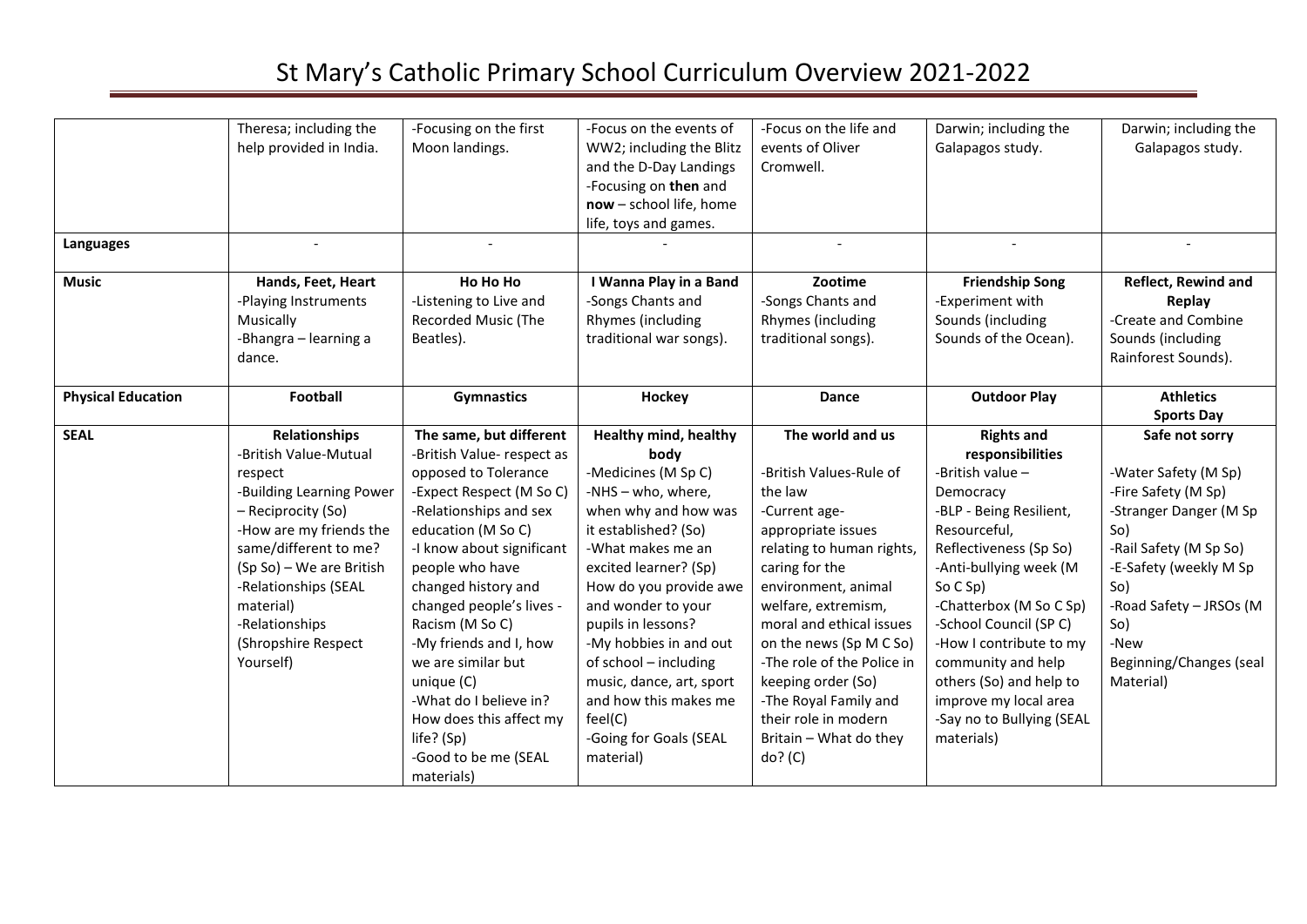|  | Eat Better and Move<br>more (Shropshire<br>Respect Yourself) | -Why do some children<br>have to work rather<br>than go to school?<br>-How parliament works<br>and how this affects<br>me(So)<br>-Getting on and falling<br>out (SEAL material) |  |  |
|--|--------------------------------------------------------------|---------------------------------------------------------------------------------------------------------------------------------------------------------------------------------|--|--|
|--|--------------------------------------------------------------|---------------------------------------------------------------------------------------------------------------------------------------------------------------------------------|--|--|

| Year 3                     | Autumn A                    | <b>Autumn B</b>          | <b>Spring A</b>           | <b>Spring B</b>                                | Summer A                      | <b>Summer B</b>            |  |
|----------------------------|-----------------------------|--------------------------|---------------------------|------------------------------------------------|-------------------------------|----------------------------|--|
| <b>Topic</b>               |                             | <b>Victorians</b>        |                           | Rock of Ages (Stone Age/ Bronze age/ Iron Age) |                               | <b>Our Wonderful World</b> |  |
|                            |                             |                          |                           |                                                |                               |                            |  |
| <b>Religious Education</b> | <b>The Christian Family</b> | Mary, Mother of God      | <b>The Sacrament of</b>   | <b>Celebrating the Mass</b>                    | <b>Celebrating Easter and</b> | Being a Christian          |  |
|                            | -know that we all belong    | Know that God chose      | <b>Reconciliation</b>     | -know what happened                            | Pentecost                     | -begin to understand       |  |
|                            | to a family (how can we     | Mary to be the Mother    | -understand what it       | at the last supper,                            | -Explore how the Church       | what being a Christian     |  |
|                            | help our family?)           | of His Son-the           | means to make wrong       | reflect on how the Mass                        | celebrates the                | involves                   |  |
|                            | -know what it means to      | importance of being      | choices, reflect how      | makes this real for us                         | Resurrection of Jesus,        | -know what Jesus           |  |
|                            | belong to the family of     | chosen                   | these choices affect      | -understand what                               | how do we celebrate           | teaches about helping      |  |
|                            | the Church                  | -know that Mary went     | other people              | happens at the                                 | this?                         | others, reflect on how     |  |
|                            | -know that we join the      | to visit her cousin      | -know that Jesus called   | beginning of Mass, think                       | -know that Jesus              | we can help                |  |
|                            | Church when we receive      | Elizabeth-how can we     | people to turn away       | about why we say sorry                         | appeared to some of His       | -know how St Paul had      |  |
|                            | the Sacrament of            | help each other          | from sin, think about     | -understand the                                | disciples on the road to      | to learn to be a           |  |
|                            | Baptism                     | -know and reflect on the | why that is important#-   | importance of the                              | Emmaus, what can we           | Christian, what can we     |  |
|                            | -Understand what            | mystery of Incarnation   | know what the             | Reading of Mass, how                           | learn from this?              | learnt from his            |  |
|                            | happens when we             | -understand that Advent  | Sacrament of              | do we listen to God's                          | -know what Jesus said to      | experiences?               |  |
|                            | receive the Sacrament of    | is a time to prepare to  | Reconciliation means,     | Word?                                          | Thomas when he did not        | -know that the             |  |
|                            | Baptism                     | celebrate the birth of   | reflect on God's love and | -know what happens at                          | believe he had risen          | Sacraments are a           |  |
|                            | -know about some of         | Jesus                    | forgiveness               | the Offertory and                              | from the dead, reflect        | meeting with Jesus, we     |  |
|                            | the signs and symbols       |                          |                           | Consecration                                   |                               | receive Jesus' great love  |  |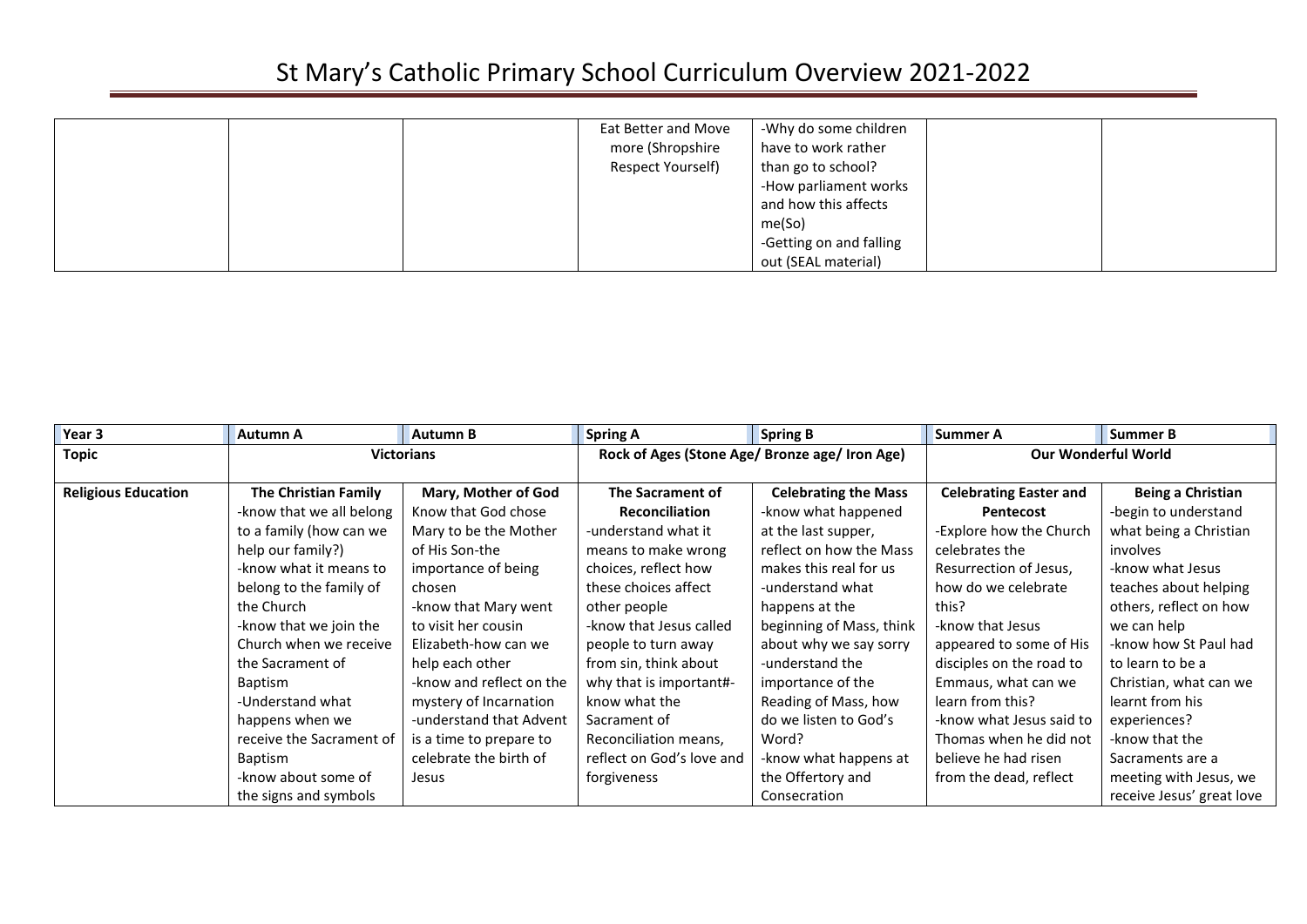|                    | used in the Sacrament of  | -know about the birth of  | -know what happens          | -know that it is Jesus we   | on the meaning of these  | -know about people        |
|--------------------|---------------------------|---------------------------|-----------------------------|-----------------------------|--------------------------|---------------------------|
|                    | Baptism                   | Jesus, reflect on what    | during the Sacrament of     | receive in Holy             | words                    | who use their gifts to    |
|                    | -know about the           | this means for us.        | <b>Reconciliation think</b> | Communion, reflect on       | -know that Jesus         | help others, what can     |
|                    | promise made at           | -know that the wise men   | about what it does for      | this very great gift for us | returned to heaven       | we learn from them?       |
|                    | Baptism by parents and    | came to worship Jesus,    | us                          | -Be familiar with your      | -know what happens at    | -begin to understand the  |
|                    | godparents                | think about the gifts we  | -understand the purpose     | Parish Church, reflect on   | Pentecost, reflect on    | importance of prayer,     |
|                    |                           | can offer Jesus           | of Lent, reflect on what    | it's importance to you.     | how it changed the       | think about the different |
|                    |                           |                           | we can do to prepare for    |                             | apostles                 | ways we pray.             |
|                    |                           |                           | Easter                      |                             |                          |                           |
| <b>English</b>     | Texts The Secret Diary of | Non chronological         | Text Stig of the Dump,      | Setting the scene           | Instruction writing      | Poetry writing about our  |
|                    | Jane Pinny, Oliver Twist  | report based on           | How to Wash a Woolly        | Description                 | scientific writing       | wonderful world,          |
|                    | and Daisy saves the day.  | Victorian Britain.        | Mammoth. Stone age          | Narrative story telling     | Explanation how a plant  | volcanoes shape poems.    |
|                    | Storytelling, character   | Playscripts for shadow    | Boy and Ug.                 | Grammar punctuation         | works                    | Persuasive writing based  |
|                    | description, Diary        | puppet shows. Different   | Instruction writing         | Speech marks                | How a volcanoes work     | around climate change     |
|                    | writing.                  | sentence starts and       |                             |                             | Life cycles.             | use of plastics alternate |
|                    | Letter writing to and     | word classes and          |                             |                             |                          | energy/power.             |
|                    | from                      | developing punctuation    |                             |                             |                          |                           |
|                    |                           | as a focus.               |                             |                             |                          |                           |
| <b>Mathematics</b> | Reading, writing and      | Geometry                  | Number/ Place Value         | Multiplying and dividing    | Read Write and order     | Shape                     |
|                    | ordering two- or three-   |                           | 4 number operations         | larger numbers              | Multiplication and       | 4 number operations       |
|                    | digit numbers             | Addition and subtraction  | Money                       | Measures                    | Division                 | Fractions                 |
|                    |                           | of two- and three-digit   | Angles                      | <b>Statistics</b>           | Addition and subtraction |                           |
|                    | Addition and subtraction  | numbers                   |                             |                             | of three-digit numbers   |                           |
|                    |                           |                           |                             |                             | Measurement              |                           |
|                    | Multiplication and        | Doubling and halving      |                             |                             |                          |                           |
|                    | division                  |                           |                             |                             |                          |                           |
|                    |                           | Time                      |                             |                             |                          |                           |
|                    | Measurement               |                           |                             |                             |                          |                           |
|                    |                           | <b>Statistics</b>         |                             |                             |                          |                           |
| <b>Science</b>     | The Body (including       | Light the Sun, reflection | Rocks-rock box              | <b>Forces and Magnets</b>   | Plants (including where  | Animals and Humans        |
|                    | Victorian discoveries,    | and shadows how they      | Comparing, group            | Compare how things          | they grow) identify and  | identify that animals and |
|                    | medicine and surgery      | change when light it      | together different rocks    | move on different           | describe the function of | human need the right      |
|                    | compared with the         | blocked. Use dolls to     | based on appearance         | surfaces. Notice that       | plant parts and their    | nutrition to survive.     |
|                    | present day)              | create shadow puppets.    | and physical properties.    | some forces need            | requirements for         | Identify skeleton and     |
|                    |                           |                           | Describe how fossils are    | contact on subjects.        | growth. Investigate how  | muscles for support,      |
|                    |                           |                           | formed from living          |                             | water is transported in  |                           |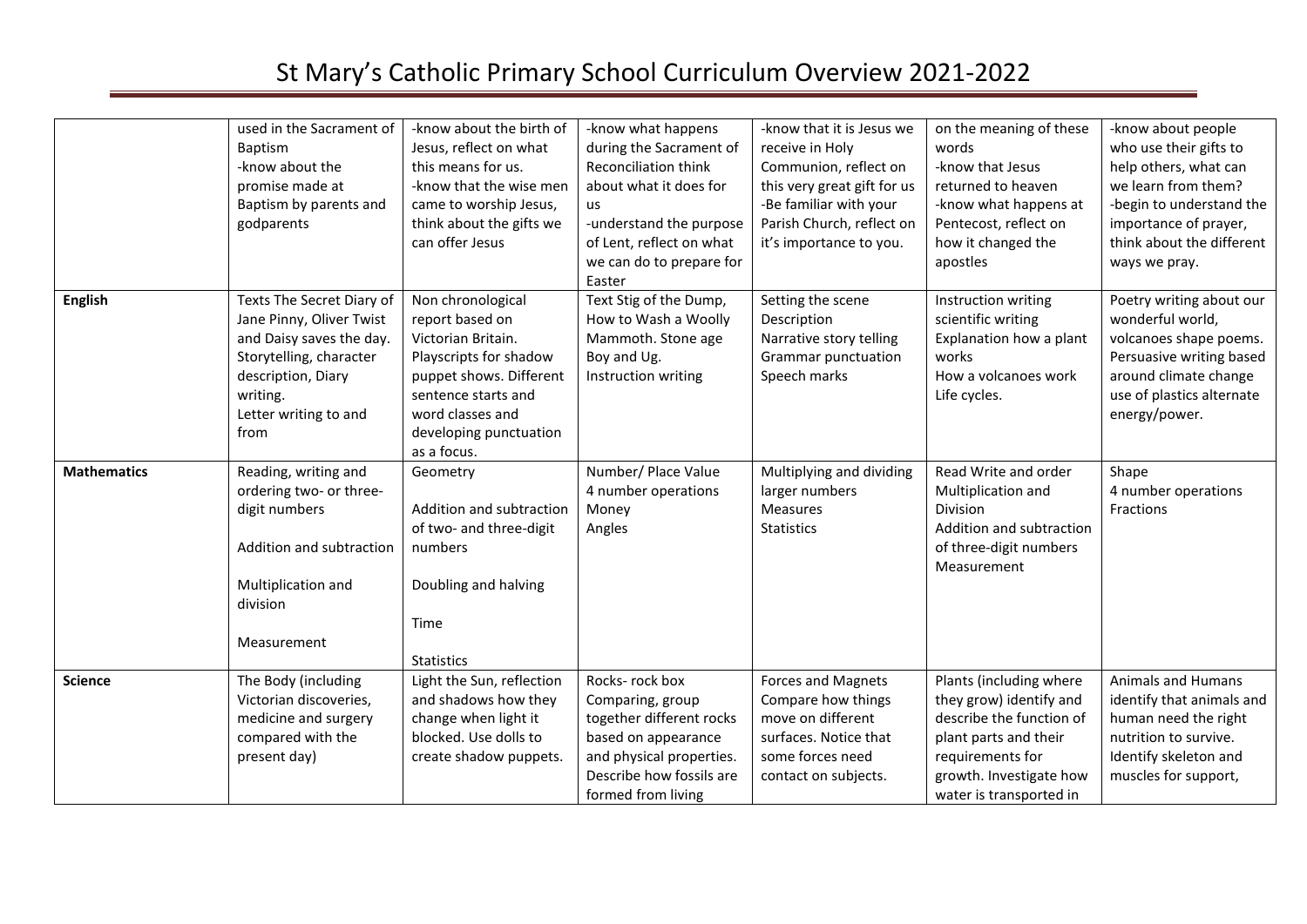|                              | Healthy eating and its<br>effects on body, eat well<br>plates.                                                                                                                                                                                                                                                 |                                                                                                                                                                                                                                                                      | things. Recognise what<br>soils are made from.                                                                                                                                                         | Observe attraction and<br>repulsion of magnets<br>and materials. Compare<br>and group materials on<br>magnetic properties.<br>Magnets have 2 poles;<br>predict weather they<br>will attract or repel.                                                                        | plants. Explore and<br>explain role of flowers in<br>lifecycle of flowing<br>plants                                                                                                             | protection and<br>movement.                                                                                                                                                                |
|------------------------------|----------------------------------------------------------------------------------------------------------------------------------------------------------------------------------------------------------------------------------------------------------------------------------------------------------------|----------------------------------------------------------------------------------------------------------------------------------------------------------------------------------------------------------------------------------------------------------------------|--------------------------------------------------------------------------------------------------------------------------------------------------------------------------------------------------------|------------------------------------------------------------------------------------------------------------------------------------------------------------------------------------------------------------------------------------------------------------------------------|-------------------------------------------------------------------------------------------------------------------------------------------------------------------------------------------------|--------------------------------------------------------------------------------------------------------------------------------------------------------------------------------------------|
| <b>Art and Design</b>        |                                                                                                                                                                                                                                                                                                                | Silhouettes (including<br>Christmas links) explore<br>light and dark using a<br>range of equipment. Use<br>Line, shade and tone to<br>represent an image<br>seen, drawn or<br>imagined.                                                                              | stone age art, include<br>mixing and making<br>natural pigments, which<br>materials are most<br>porous, which rocks to<br>draw on? What<br>equipment will they use.<br>Artist to facilitate a<br>day?? | Annotate work by other<br>stone age artist,<br>materials used.<br>Create photo book of<br>movements black and<br>white pictures in mini<br>sequence, then draw the<br>stone age equivalent in a<br>flip cartoon book.                                                        | Collage for interpreting<br>music, story and poem,<br>Pop up books, from<br>stories from around the<br>World, volcanoes story<br>about how things came<br>to be. how things came<br>into being. | Landscapes of our<br>wonderful world, colour<br>mixing of primary and<br>secondary colours.<br>Explore colour mixing<br>through printing using 2<br>colours and a variety of<br>materials. |
| <b>Computing</b>             | Use technology safely<br>and respectfully (PSHE<br>link personal data)                                                                                                                                                                                                                                         | Design and write<br>programs to accomplish<br>specific goal eg switch a<br>light on                                                                                                                                                                                  | Debug programs (follow<br>on from autumn B)                                                                                                                                                            | Sequence, selection and<br>repetition in programs<br>(input - roamer turtle)                                                                                                                                                                                                 | Algorithm - precise<br>method of solving a<br>problem eg changing a<br>wheel                                                                                                                    | <b>Branching databases</b><br>(science link animals and<br>humans)                                                                                                                         |
| <b>Design and Technology</b> | Cookery (Harvest Bread)<br>know how to use a<br>range of techniques<br>kneading cutting slicing.<br>Recognizing healthy diet<br>Creating savoury dishes<br>using a heat sources.<br>Know the eat well plate<br>and that food provides<br>energy.<br>To know that food is<br>farmed, reared, grown<br>elsewhere | Sewing (Victorian Dolls)-<br>Make choses about<br>materials, design, follow<br>instructions choose<br>equipment procedures<br>for safety, use<br>components, textiles,<br>assemble, join and<br>combine with some<br>accuracy and finishing<br>techniques. Evaluate. |                                                                                                                                                                                                        | Cartwheels (Bronze Age)<br>Axles fixed and moving<br>levers and linkages,<br>creating movement,<br>functional products for<br>transporting goods.<br>Make a prototype. Share<br>and clarify design ideas<br>Generate realistic ideas<br>focusing on the needs of<br>the user |                                                                                                                                                                                                 |                                                                                                                                                                                            |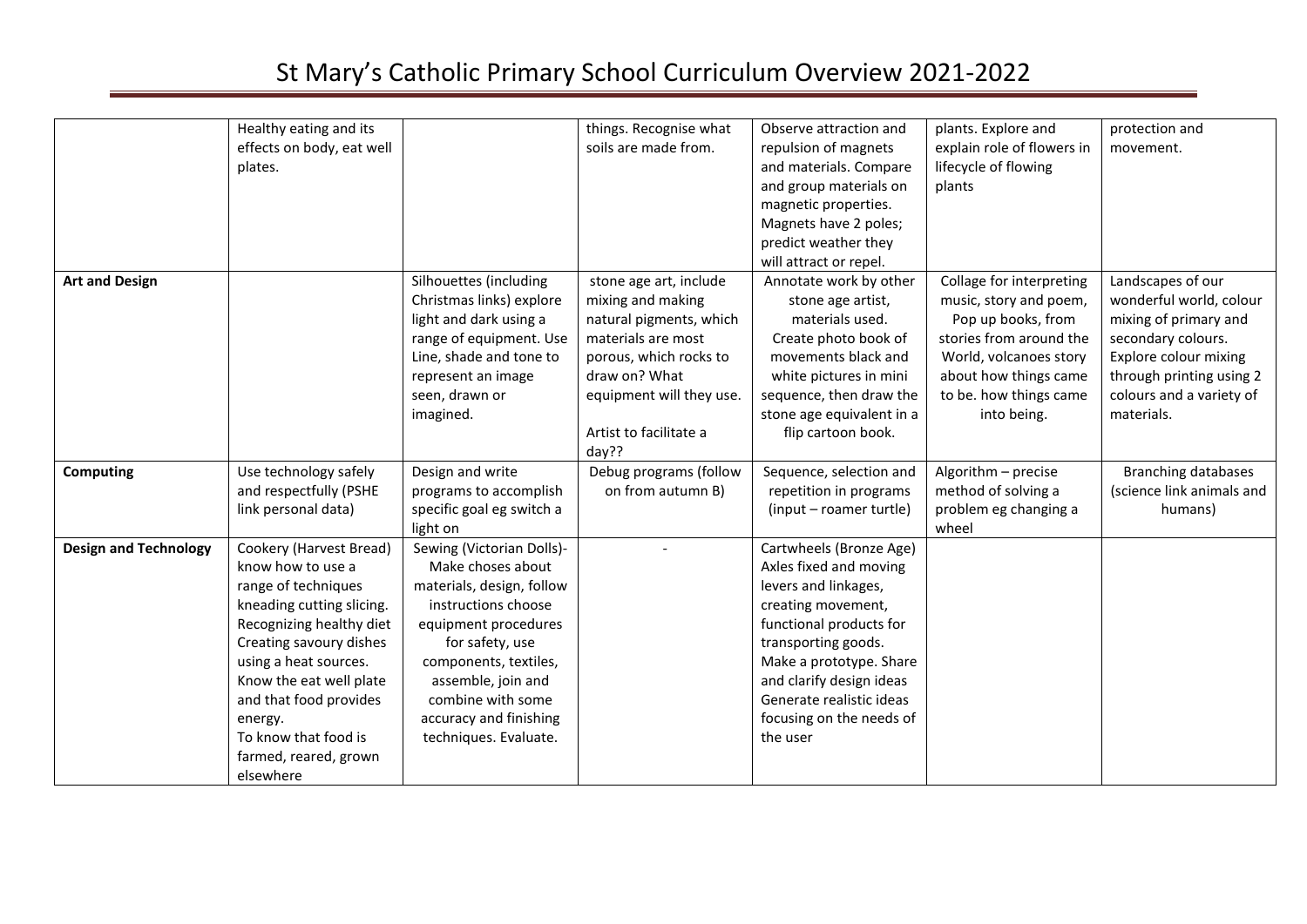| Geography        | Where in the world?<br>Industrial revolution<br>transport links? Maps<br>atlases globes.                                                                                                                                                                                                                              | How human geography<br>has changed over time,<br>The West Midlands -<br><b>CANALS -</b>                                                                                                                                                                  | Map work 8 compass<br>points, map work<br>around a stone age<br>settlement,<br>Where settlements are<br>in the world, where<br>evidence has been<br>found. | Identify on a map where<br>are the stone age<br>settlements in<br>comparison to the<br>equator.                                                                                                                      | - Countries, Counties<br>and Places in the UK<br>(including emblems) and<br>the difference between<br>that and a volcanic<br>region. Volcanoes and<br>cause and effect.         | Climate (including<br>Climate Change)<br>environmental regions<br>in Europe and soils<br>Where is the equator                                                                                                             |
|------------------|-----------------------------------------------------------------------------------------------------------------------------------------------------------------------------------------------------------------------------------------------------------------------------------------------------------------------|----------------------------------------------------------------------------------------------------------------------------------------------------------------------------------------------------------------------------------------------------------|------------------------------------------------------------------------------------------------------------------------------------------------------------|----------------------------------------------------------------------------------------------------------------------------------------------------------------------------------------------------------------------|---------------------------------------------------------------------------------------------------------------------------------------------------------------------------------|---------------------------------------------------------------------------------------------------------------------------------------------------------------------------------------------------------------------------|
| <b>History</b>   | - The Victorians (Post<br>1066 local study) times<br>lines to place events in<br>order, use century,<br>decade language of<br>time.<br>Use dates and terms<br>with increasing<br>accuracy.<br>Find different ways of<br>presenting information<br>for different purposes.<br>Look at 2 versions of the<br>same events | Use evidence to describe<br>the past. Use evidence<br>to find out how the past<br>has change during the<br>Victorian time period.<br>Describe similarities and<br>difference between<br>people, events and<br>objects.<br>Show changes on a<br>timeline. | - The Stone Age<br>(including light and<br>Timelines BC AD<br>Use a range of sources<br>to find evidence and<br>information about the<br>past.             | The Bronze Age<br>(Technology and Travel)<br>Ask questions about the<br>past what they did, how<br>they lived, what they<br>ate, wore.<br>Present findings about<br>the past.                                        | The effects of natural<br>physical features on the<br>development of a places<br>around the world.<br>Suggest sources of<br>evidence to use to find<br>the answer to questions. |                                                                                                                                                                                                                           |
| <b>Languages</b> | Spanish<br>Introduction, greeting,<br>name, age, family<br>members                                                                                                                                                                                                                                                    | Spanish<br>Numbers colours                                                                                                                                                                                                                               | Spanish<br>Numbers, days, months                                                                                                                           | Spanish<br>Days, months, birthday,<br>send greeting to Spanish<br>school                                                                                                                                             | Spanish                                                                                                                                                                         | Spanish                                                                                                                                                                                                                   |
| <b>Music</b>     | <b>CHARANGA</b><br>Let your spirit fly<br>To know how pulse,<br>rhythm and pitch work<br>together to create a<br>song. Know that every<br>piece of music has a<br>pulse, steady beat. Know                                                                                                                            | Glockenspiel Stage 1.<br>Recognizing notes and<br>playing notes in time.<br>Listen to others, play as<br>part of a group, perform<br>and evaluate.                                                                                                       | Three Little Birds Song<br>Know and understand<br>vocabulary related to<br>music, improvisation,<br>composition, and<br>performance.                       | Dragon Song<br>To know how pulse,<br>rhythm and pitch work<br>together to create a<br>song. Know that every<br>piece of music has a<br>pulse, steady beat. Know<br>that songs can make you<br>feel different things. | Bringing us Together<br>Recognizing notes and<br>playing notes in time.<br>Listen to others, play as<br>part of a group, perform<br>and evaluate.                               | Reflect, rewind,<br>To know how pulse,<br>rhythm and pitch work<br>together to create a<br>song. Know that every<br>piece of music has a<br>pulse, steady beat. Know<br>that songs can make you<br>feel different things. |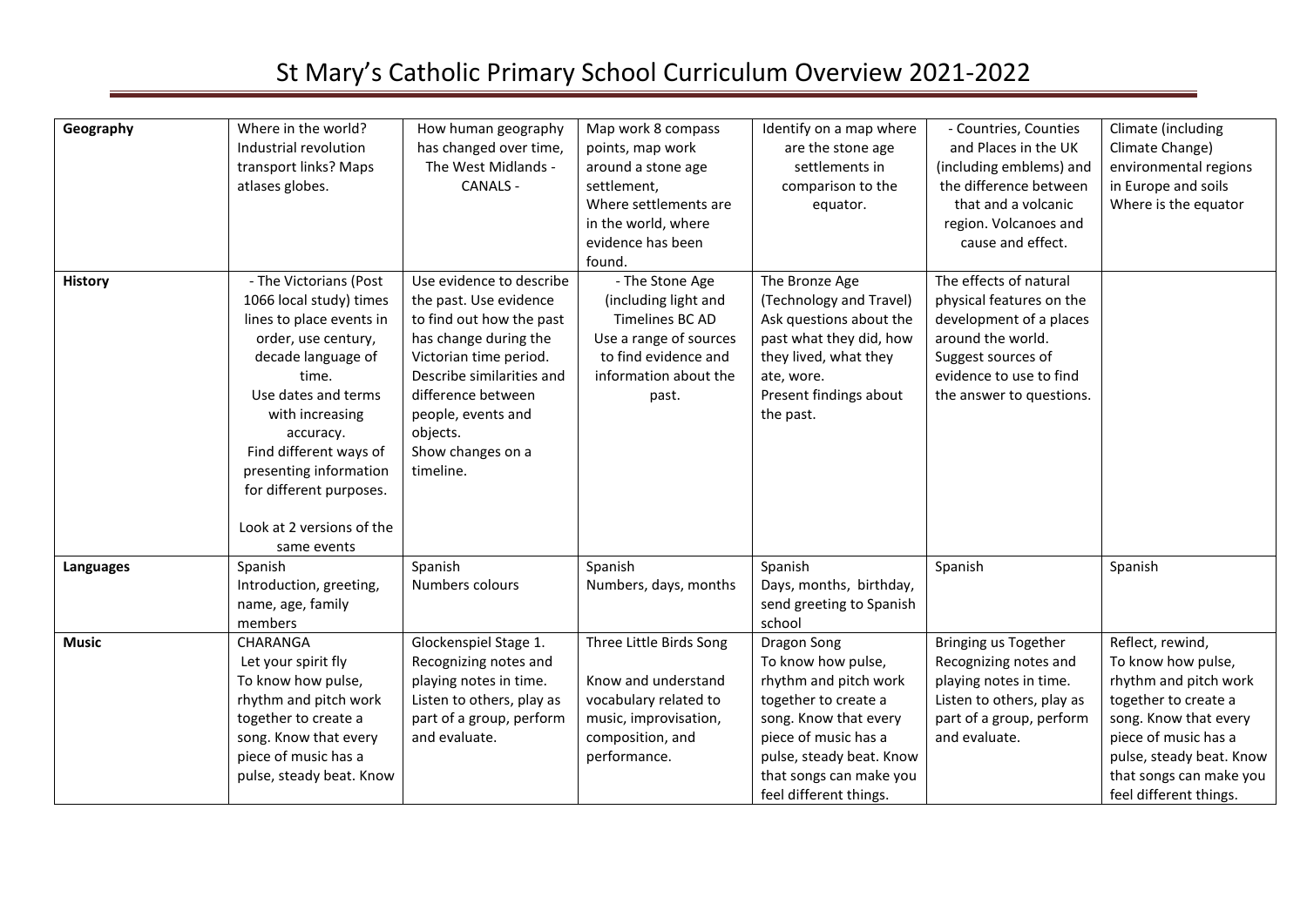|                           | that songs can make you<br>feel different things.<br>Improvise making tunes<br>up on the spot.<br>Focus on the note of C |                                                                                                                                                                                         | Learn and perform.<br>Evaluate own and<br>other's performances.<br>Recognise different<br>styles of music.                                            | Improvise making tunes<br>up on the spot                                                                     |                                                                                                   | Improvise making tunes<br>up on the spot                                                                               |
|---------------------------|--------------------------------------------------------------------------------------------------------------------------|-----------------------------------------------------------------------------------------------------------------------------------------------------------------------------------------|-------------------------------------------------------------------------------------------------------------------------------------------------------|--------------------------------------------------------------------------------------------------------------|---------------------------------------------------------------------------------------------------|------------------------------------------------------------------------------------------------------------------------|
| <b>Physical Education</b> | Games                                                                                                                    | Gymnastics                                                                                                                                                                              | Games                                                                                                                                                 | Dance                                                                                                        | Outdoor Play                                                                                      | Athletics<br>Sports Day                                                                                                |
| <b>SEAL</b>               | Relationships discuss<br>and explore<br>New Beginnings<br>How are friends the<br>same and different<br>Mutual respect    | Safe not sorry<br>Cover topics of water<br>safety, the stranger<br>danger people who look<br>after us, fire department<br>etc.<br>New beginning s and<br>changes.<br>Anti-bullying week | Goals new year<br>resolutions<br>Healthy mind healthy<br>body.<br>Explore hobbies NHS<br>and health what would<br>happen if we didn't have<br>the NHS | The same but different<br>Good to be Me,<br>How do we show and<br>receive RESPECT British<br>values explored | The World and Us<br>Getting On and Falling<br>Out<br>Rule of law<br>The beginning of<br>democracy | Rights and<br>responsibilities.<br>Democracy the 4 R's<br>How can we contribute<br>to our community to<br>help others. |

| Year 4       | <b>Autumn A</b>             | <b>Autumn B</b>           | <b>Spring A</b>               | <b>Spring B</b>           | <b>Summer A</b>             | <b>Summer B</b>         |
|--------------|-----------------------------|---------------------------|-------------------------------|---------------------------|-----------------------------|-------------------------|
| <b>Topic</b> | <b>Rotten Romans</b>        |                           | <b>Walk Like and Egyptian</b> |                           | The Life and Times of       | Around the world in 80  |
|              | <b>Chester (Roman Trip)</b> |                           | <b>Birmingham Museum</b>      |                           | <b>David Attinborough</b>   | days                    |
|              |                             |                           |                               |                           |                             | Seaside Llandudno       |
|              |                             |                           | <b>Marvellous Mountains</b>   |                           |                             |                         |
|              | <b>The Bible</b>            | <b>Trust in God</b>       | Jesus, the Teacher            | Jesus, the Saviour        | <b>The Early Christians</b> | <b>The Church</b>       |
| <b>RE</b>    | -know that the Bible is     | -understand the           | -know that Mary and           | -know that Jesus is truly | -know that Jesus made       | -understand that the    |
|              | an account of God's         | importance of trusting in | Joseph took Jesus to the      | God, and as a man, truly  | Peter the Head of the       | Church is a family, be  |
|              | relationship with His       | God, be aware that it is  | temple, reflect on what       | human, reflect on what    | Church, think about         | aware that we belong to |
|              | people, reflect on how      | not always easy           | this means to us              | this means to us          | what this means for all     | the Church              |
|              | the Bible can help us       | -know about God's         | -know that Jesus was          | -know about Jesus' entry  | Christians                  | -understand that the    |
|              | -Know that God called       | promise to Zechariah,     | born a Jew, reflect on        | into Jerusalem, think     | -know that the Church       | Church is Good News for |
|              | Abraham, think about        | reflect on how he         | how Mary and Joseph           | about the importance of   | began at Pentecost,         | people, including us    |
|              |                             | trusted in God            |                               | Hoy Week for us           |                             |                         |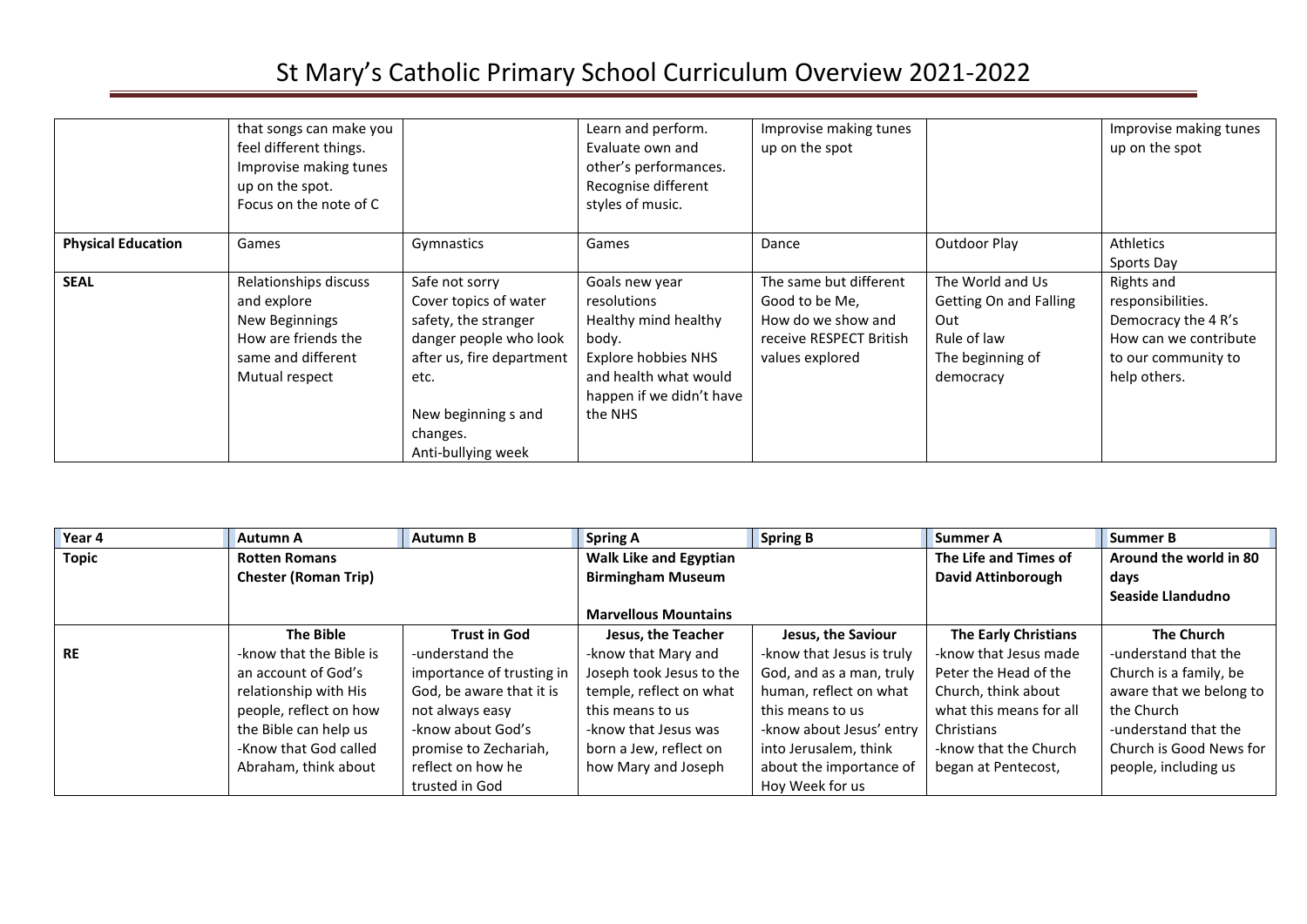|                | the challenges and<br>blessings he experienced<br>-know about Gods call to<br>Joseph, reflect on God's<br>plan for him<br>-know about God's call<br>to Moses, what can we<br>learn from his | -know that Mary trusted<br>God, what can we learn<br>from her?<br>-know how Joseph put<br>his trust in God, be<br>aware that sometimes<br>we need help to trust in<br>God | found Jesus in the<br>temple<br>-know about the<br><b>Baptism of Jesus</b><br>, what does it mean for<br>us<br>-know that Jesus calls<br>people to follow him,                                                                    | -understand what<br>happened on Holy<br>Thursday, reflect on how<br>we show our love for<br>Jesus<br>-know what happened<br>on Good Friday, reflect<br>on the suffering of Jesus | think about what the<br>Holy Spirit is able to do<br>-know what happened<br>to Stephen and Saul,<br>reflect on how God<br>brings good out of evil<br>-know about the<br>challenges of being an | - know about the<br>different seasons in the<br>Church year, think about<br>why these times are<br>important<br>-know about the<br><b>Communion of Saints</b><br>and the Holy Souls, be |
|----------------|---------------------------------------------------------------------------------------------------------------------------------------------------------------------------------------------|---------------------------------------------------------------------------------------------------------------------------------------------------------------------------|-----------------------------------------------------------------------------------------------------------------------------------------------------------------------------------------------------------------------------------|----------------------------------------------------------------------------------------------------------------------------------------------------------------------------------|------------------------------------------------------------------------------------------------------------------------------------------------------------------------------------------------|-----------------------------------------------------------------------------------------------------------------------------------------------------------------------------------------|
|                | experiences<br>-Know that David was<br>chosen by God, reflect<br>on his trust in God<br>-know that God speaks<br>to us in the Bible, reflect                                                | -know that God fulfilled<br>His promise to Mary<br>when Jesus was born,<br>reflect on the<br>importance of Jesus<br>birth for us                                          | including us<br>-know that Jesus<br>travelled around<br>teaching people, think<br>about the Good News<br>Jesus teaches                                                                                                            | -begin to understand<br>why Jesus died on the<br>cross, think about what<br>this means to us<br>-understand what<br>happened on Easter                                           | apostle, reflect on how<br>God worked through<br>Paul and Silas<br>-know about Paul's<br>missionary journeys,<br>reflect on his faith and                                                      | aware of how they can<br>help us<br>-know about God's call<br>to individuals, reflect on<br>their responses<br>-deepen our                                                              |
|                | on some things that God<br>tells us                                                                                                                                                         | -know why Jesus sent<br>God to Earth, reflect on<br>who Jesus is for us                                                                                                   | -know some of the<br>parables Jesus used to<br>teach people, reflect on<br>their meaning to us<br>-know that Jesus came<br>to show us the way to<br>live (the Beatitudes)<br>think of ways you can be<br>a true follower of Jesus | Sunday, reflect on the<br>importance of the<br>resurrection of Jesus                                                                                                             | courage<br>-know about the<br>teaching of the apostles,<br>reflect on how their<br>teaching help us today                                                                                      | understanding of Mary,<br>reflect on how she can<br>help all of us                                                                                                                      |
| <b>English</b> | Myths and Legends                                                                                                                                                                           | <b>Information Texts- Gods</b><br>Identify sets of                                                                                                                        | <b>Diaries</b>                                                                                                                                                                                                                    | Stories in Imaginary<br>Worlds (Fantasy)                                                                                                                                         | Biographies-David                                                                                                                                                                              | Captain Webb                                                                                                                                                                            |
|                | <b>Information Texts</b>                                                                                                                                                                    | instructions which are<br>for more complex                                                                                                                                | <b>Biographies- Howard</b><br>Carter.                                                                                                                                                                                             | <b>Information Texts</b><br>(including Non-                                                                                                                                      | Creating Images (poetry)                                                                                                                                                                       | Persuasive Writing                                                                                                                                                                      |
|                | Performance Poetry<br>Letters                                                                                                                                                               | procedures, or are<br>combined with other                                                                                                                                 | Stories with Issues and<br><b>Dilemmas</b>                                                                                                                                                                                        | Chronological Reports)                                                                                                                                                           |                                                                                                                                                                                                | Information Text.                                                                                                                                                                       |
|                | Develop understanding<br>of story structure:                                                                                                                                                | text types (e.g. some<br>recipes).Compare these                                                                                                                           | Watch or listen to third<br>person recounts such as                                                                                                                                                                               | <b>Cracking Inventions</b><br>(Explanatory Texts)                                                                                                                                |                                                                                                                                                                                                | Stories from other<br>cultures                                                                                                                                                          |
|                | recognise the stages of a<br>story: introduction -<br>build-up - climax or<br>conflict - resolution;                                                                                        | in terms of<br>audience/purpose and<br>form (structure and<br>language features).                                                                                         | news or sports reports<br>on television, radio or<br>podcast. Identify the<br>sequence of main                                                                                                                                    |                                                                                                                                                                                  |                                                                                                                                                                                                |                                                                                                                                                                                         |
|                | appreciate that                                                                                                                                                                             |                                                                                                                                                                           | events. Read examples                                                                                                                                                                                                             |                                                                                                                                                                                  |                                                                                                                                                                                                |                                                                                                                                                                                         |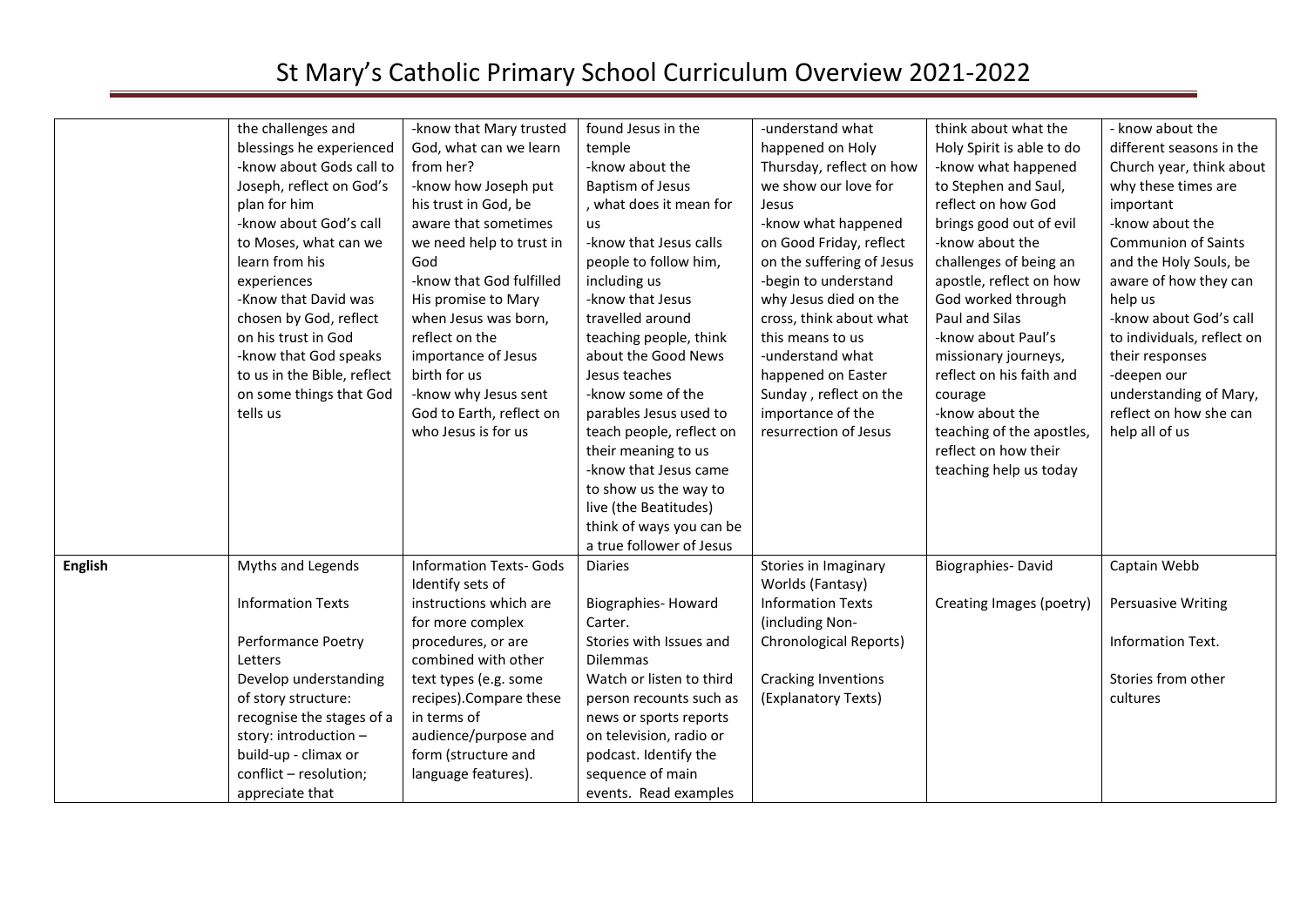| chronology does not<br>of third person recounts<br>always run smoothly,<br>such as letters,<br>(e.g.) some events are<br>newspaper reports and<br>skimmed over, others<br>diaries and recount the<br>are told in more depth.<br>same event in a variety<br>of ways, such as in the<br>form of a story, a letter,<br>a news report ensuring<br>agreement in the use of<br>pronouns.<br>Write newspaper style<br>reports, e.g. about<br>school events or an<br>incident from a story,<br>using a wider range of<br>connectives, such as<br>meanwhile, following,<br>afterwards and including<br>detail.<br>Include recounts when<br>creating paper or screen<br>based information texts.<br><b>Mathematics</b><br>Number, place value,<br>Fractions<br>Fractions and Decimals.<br>Place Value, Mental<br>Mental multiplication<br>Number, place value,<br>rounding. Mental<br>addition. Written<br>and division. Time,<br>rounding,<br>Geometry<br>addition and subtraction<br>addition and<br>classification.<br><b>Statistics</b><br>Mental and written<br>Measurement and<br>subtraction.<br>Measurement.<br>multiplication.<br>Time<br>perimeter. Mental<br>Fractions related to<br>Multiplication/Division<br>Fractions<br>calculations.<br>Written addition and<br>division.<br>subtraction<br>Position and direction<br>Statistics.<br>Electricity- Link to DT Light up Christmas cards.<br>Sound: To be able to<br>Science - sort artefact<br>Animals (including<br>The Environment<br><b>Science</b><br>recognise that sounds<br>(including Pollution)<br>pictures into what<br>Humans)<br>get fainter as the<br>Electricity- knowledge harvest<br>materials they are made<br>distance from the sound<br>State of Matter-water<br>from<br>Electrical safety- spotting hazards<br>source increases.<br>cycle |  |  |  |  |
|--------------------------------------------------------------------------------------------------------------------------------------------------------------------------------------------------------------------------------------------------------------------------------------------------------------------------------------------------------------------------------------------------------------------------------------------------------------------------------------------------------------------------------------------------------------------------------------------------------------------------------------------------------------------------------------------------------------------------------------------------------------------------------------------------------------------------------------------------------------------------------------------------------------------------------------------------------------------------------------------------------------------------------------------------------------------------------------------------------------------------------------------------------------------------------------------------------------------------------------------------------------------------------------------------------------------------------------------------------------------------------------------------------------------------------------------------------------------------------------------------------------------------------------------------------------------------------------------------------------------------------------------------------------------------------------------------------------------------------------------------------------------------------------------------------------------|--|--|--|--|
|                                                                                                                                                                                                                                                                                                                                                                                                                                                                                                                                                                                                                                                                                                                                                                                                                                                                                                                                                                                                                                                                                                                                                                                                                                                                                                                                                                                                                                                                                                                                                                                                                                                                                                                                                                                                                    |  |  |  |  |
|                                                                                                                                                                                                                                                                                                                                                                                                                                                                                                                                                                                                                                                                                                                                                                                                                                                                                                                                                                                                                                                                                                                                                                                                                                                                                                                                                                                                                                                                                                                                                                                                                                                                                                                                                                                                                    |  |  |  |  |
|                                                                                                                                                                                                                                                                                                                                                                                                                                                                                                                                                                                                                                                                                                                                                                                                                                                                                                                                                                                                                                                                                                                                                                                                                                                                                                                                                                                                                                                                                                                                                                                                                                                                                                                                                                                                                    |  |  |  |  |
|                                                                                                                                                                                                                                                                                                                                                                                                                                                                                                                                                                                                                                                                                                                                                                                                                                                                                                                                                                                                                                                                                                                                                                                                                                                                                                                                                                                                                                                                                                                                                                                                                                                                                                                                                                                                                    |  |  |  |  |
|                                                                                                                                                                                                                                                                                                                                                                                                                                                                                                                                                                                                                                                                                                                                                                                                                                                                                                                                                                                                                                                                                                                                                                                                                                                                                                                                                                                                                                                                                                                                                                                                                                                                                                                                                                                                                    |  |  |  |  |
|                                                                                                                                                                                                                                                                                                                                                                                                                                                                                                                                                                                                                                                                                                                                                                                                                                                                                                                                                                                                                                                                                                                                                                                                                                                                                                                                                                                                                                                                                                                                                                                                                                                                                                                                                                                                                    |  |  |  |  |
|                                                                                                                                                                                                                                                                                                                                                                                                                                                                                                                                                                                                                                                                                                                                                                                                                                                                                                                                                                                                                                                                                                                                                                                                                                                                                                                                                                                                                                                                                                                                                                                                                                                                                                                                                                                                                    |  |  |  |  |
|                                                                                                                                                                                                                                                                                                                                                                                                                                                                                                                                                                                                                                                                                                                                                                                                                                                                                                                                                                                                                                                                                                                                                                                                                                                                                                                                                                                                                                                                                                                                                                                                                                                                                                                                                                                                                    |  |  |  |  |
|                                                                                                                                                                                                                                                                                                                                                                                                                                                                                                                                                                                                                                                                                                                                                                                                                                                                                                                                                                                                                                                                                                                                                                                                                                                                                                                                                                                                                                                                                                                                                                                                                                                                                                                                                                                                                    |  |  |  |  |
|                                                                                                                                                                                                                                                                                                                                                                                                                                                                                                                                                                                                                                                                                                                                                                                                                                                                                                                                                                                                                                                                                                                                                                                                                                                                                                                                                                                                                                                                                                                                                                                                                                                                                                                                                                                                                    |  |  |  |  |
|                                                                                                                                                                                                                                                                                                                                                                                                                                                                                                                                                                                                                                                                                                                                                                                                                                                                                                                                                                                                                                                                                                                                                                                                                                                                                                                                                                                                                                                                                                                                                                                                                                                                                                                                                                                                                    |  |  |  |  |
|                                                                                                                                                                                                                                                                                                                                                                                                                                                                                                                                                                                                                                                                                                                                                                                                                                                                                                                                                                                                                                                                                                                                                                                                                                                                                                                                                                                                                                                                                                                                                                                                                                                                                                                                                                                                                    |  |  |  |  |
|                                                                                                                                                                                                                                                                                                                                                                                                                                                                                                                                                                                                                                                                                                                                                                                                                                                                                                                                                                                                                                                                                                                                                                                                                                                                                                                                                                                                                                                                                                                                                                                                                                                                                                                                                                                                                    |  |  |  |  |
|                                                                                                                                                                                                                                                                                                                                                                                                                                                                                                                                                                                                                                                                                                                                                                                                                                                                                                                                                                                                                                                                                                                                                                                                                                                                                                                                                                                                                                                                                                                                                                                                                                                                                                                                                                                                                    |  |  |  |  |
|                                                                                                                                                                                                                                                                                                                                                                                                                                                                                                                                                                                                                                                                                                                                                                                                                                                                                                                                                                                                                                                                                                                                                                                                                                                                                                                                                                                                                                                                                                                                                                                                                                                                                                                                                                                                                    |  |  |  |  |
|                                                                                                                                                                                                                                                                                                                                                                                                                                                                                                                                                                                                                                                                                                                                                                                                                                                                                                                                                                                                                                                                                                                                                                                                                                                                                                                                                                                                                                                                                                                                                                                                                                                                                                                                                                                                                    |  |  |  |  |
|                                                                                                                                                                                                                                                                                                                                                                                                                                                                                                                                                                                                                                                                                                                                                                                                                                                                                                                                                                                                                                                                                                                                                                                                                                                                                                                                                                                                                                                                                                                                                                                                                                                                                                                                                                                                                    |  |  |  |  |
|                                                                                                                                                                                                                                                                                                                                                                                                                                                                                                                                                                                                                                                                                                                                                                                                                                                                                                                                                                                                                                                                                                                                                                                                                                                                                                                                                                                                                                                                                                                                                                                                                                                                                                                                                                                                                    |  |  |  |  |
|                                                                                                                                                                                                                                                                                                                                                                                                                                                                                                                                                                                                                                                                                                                                                                                                                                                                                                                                                                                                                                                                                                                                                                                                                                                                                                                                                                                                                                                                                                                                                                                                                                                                                                                                                                                                                    |  |  |  |  |
|                                                                                                                                                                                                                                                                                                                                                                                                                                                                                                                                                                                                                                                                                                                                                                                                                                                                                                                                                                                                                                                                                                                                                                                                                                                                                                                                                                                                                                                                                                                                                                                                                                                                                                                                                                                                                    |  |  |  |  |
|                                                                                                                                                                                                                                                                                                                                                                                                                                                                                                                                                                                                                                                                                                                                                                                                                                                                                                                                                                                                                                                                                                                                                                                                                                                                                                                                                                                                                                                                                                                                                                                                                                                                                                                                                                                                                    |  |  |  |  |
|                                                                                                                                                                                                                                                                                                                                                                                                                                                                                                                                                                                                                                                                                                                                                                                                                                                                                                                                                                                                                                                                                                                                                                                                                                                                                                                                                                                                                                                                                                                                                                                                                                                                                                                                                                                                                    |  |  |  |  |
|                                                                                                                                                                                                                                                                                                                                                                                                                                                                                                                                                                                                                                                                                                                                                                                                                                                                                                                                                                                                                                                                                                                                                                                                                                                                                                                                                                                                                                                                                                                                                                                                                                                                                                                                                                                                                    |  |  |  |  |
|                                                                                                                                                                                                                                                                                                                                                                                                                                                                                                                                                                                                                                                                                                                                                                                                                                                                                                                                                                                                                                                                                                                                                                                                                                                                                                                                                                                                                                                                                                                                                                                                                                                                                                                                                                                                                    |  |  |  |  |
|                                                                                                                                                                                                                                                                                                                                                                                                                                                                                                                                                                                                                                                                                                                                                                                                                                                                                                                                                                                                                                                                                                                                                                                                                                                                                                                                                                                                                                                                                                                                                                                                                                                                                                                                                                                                                    |  |  |  |  |
|                                                                                                                                                                                                                                                                                                                                                                                                                                                                                                                                                                                                                                                                                                                                                                                                                                                                                                                                                                                                                                                                                                                                                                                                                                                                                                                                                                                                                                                                                                                                                                                                                                                                                                                                                                                                                    |  |  |  |  |
|                                                                                                                                                                                                                                                                                                                                                                                                                                                                                                                                                                                                                                                                                                                                                                                                                                                                                                                                                                                                                                                                                                                                                                                                                                                                                                                                                                                                                                                                                                                                                                                                                                                                                                                                                                                                                    |  |  |  |  |
|                                                                                                                                                                                                                                                                                                                                                                                                                                                                                                                                                                                                                                                                                                                                                                                                                                                                                                                                                                                                                                                                                                                                                                                                                                                                                                                                                                                                                                                                                                                                                                                                                                                                                                                                                                                                                    |  |  |  |  |
|                                                                                                                                                                                                                                                                                                                                                                                                                                                                                                                                                                                                                                                                                                                                                                                                                                                                                                                                                                                                                                                                                                                                                                                                                                                                                                                                                                                                                                                                                                                                                                                                                                                                                                                                                                                                                    |  |  |  |  |
|                                                                                                                                                                                                                                                                                                                                                                                                                                                                                                                                                                                                                                                                                                                                                                                                                                                                                                                                                                                                                                                                                                                                                                                                                                                                                                                                                                                                                                                                                                                                                                                                                                                                                                                                                                                                                    |  |  |  |  |
|                                                                                                                                                                                                                                                                                                                                                                                                                                                                                                                                                                                                                                                                                                                                                                                                                                                                                                                                                                                                                                                                                                                                                                                                                                                                                                                                                                                                                                                                                                                                                                                                                                                                                                                                                                                                                    |  |  |  |  |
|                                                                                                                                                                                                                                                                                                                                                                                                                                                                                                                                                                                                                                                                                                                                                                                                                                                                                                                                                                                                                                                                                                                                                                                                                                                                                                                                                                                                                                                                                                                                                                                                                                                                                                                                                                                                                    |  |  |  |  |
|                                                                                                                                                                                                                                                                                                                                                                                                                                                                                                                                                                                                                                                                                                                                                                                                                                                                                                                                                                                                                                                                                                                                                                                                                                                                                                                                                                                                                                                                                                                                                                                                                                                                                                                                                                                                                    |  |  |  |  |
|                                                                                                                                                                                                                                                                                                                                                                                                                                                                                                                                                                                                                                                                                                                                                                                                                                                                                                                                                                                                                                                                                                                                                                                                                                                                                                                                                                                                                                                                                                                                                                                                                                                                                                                                                                                                                    |  |  |  |  |
|                                                                                                                                                                                                                                                                                                                                                                                                                                                                                                                                                                                                                                                                                                                                                                                                                                                                                                                                                                                                                                                                                                                                                                                                                                                                                                                                                                                                                                                                                                                                                                                                                                                                                                                                                                                                                    |  |  |  |  |
|                                                                                                                                                                                                                                                                                                                                                                                                                                                                                                                                                                                                                                                                                                                                                                                                                                                                                                                                                                                                                                                                                                                                                                                                                                                                                                                                                                                                                                                                                                                                                                                                                                                                                                                                                                                                                    |  |  |  |  |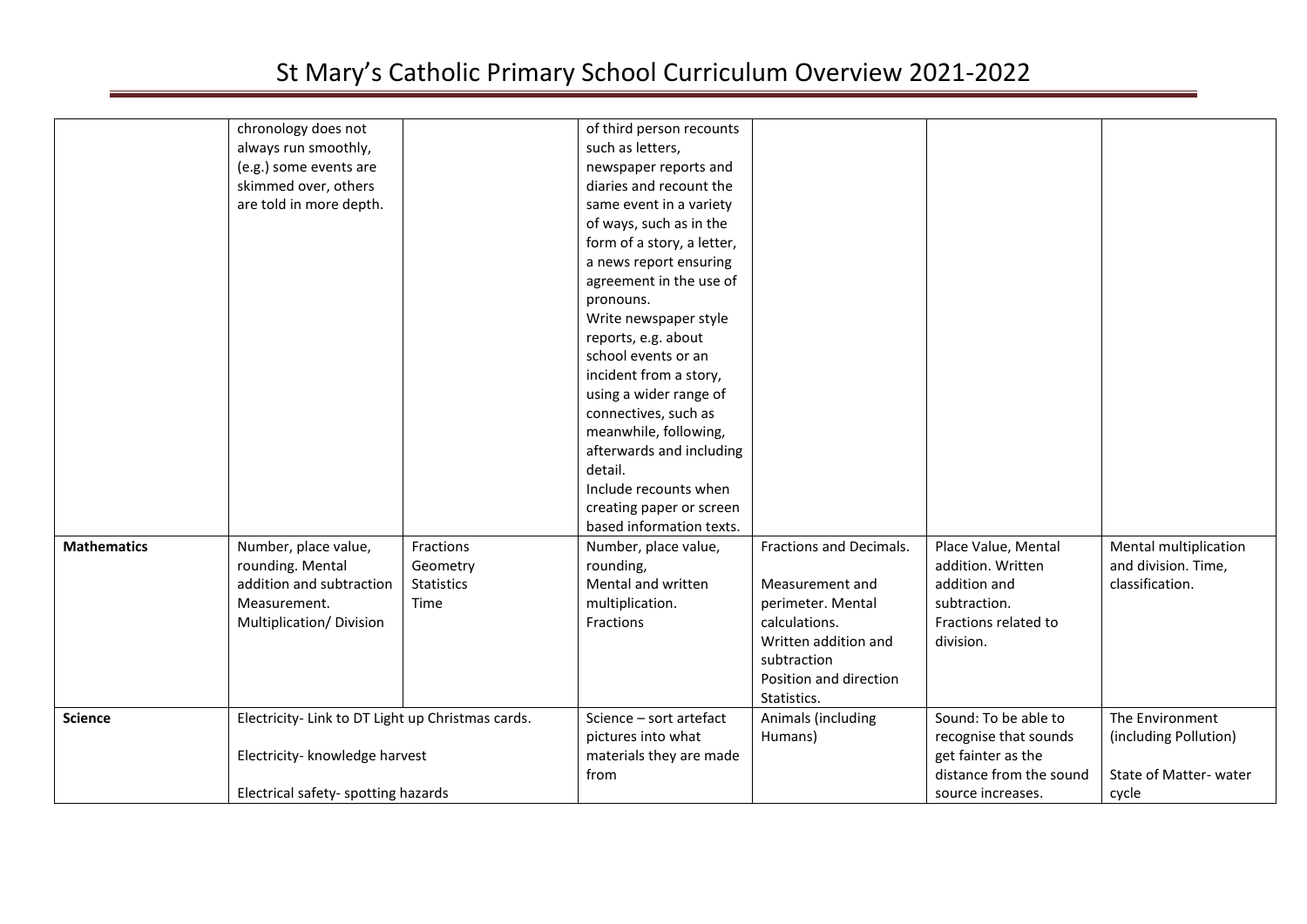|                              | Identify common appliances that run on electricity<br>Creating a torch for an explorer                               |                                                                                                                                                                                                                                                                                                                               | Compare and group<br>materials together,<br>according to whether<br>they are solids, liquids or<br>gases                                    |                                                                                                                                                                           | To be able to use a<br>scientific enquiry to<br>answer a question.<br>To be able to set up a<br>simple practical enquiry.                                                                 | Weather around the<br>world.                                                                                                                                |
|------------------------------|----------------------------------------------------------------------------------------------------------------------|-------------------------------------------------------------------------------------------------------------------------------------------------------------------------------------------------------------------------------------------------------------------------------------------------------------------------------|---------------------------------------------------------------------------------------------------------------------------------------------|---------------------------------------------------------------------------------------------------------------------------------------------------------------------------|-------------------------------------------------------------------------------------------------------------------------------------------------------------------------------------------|-------------------------------------------------------------------------------------------------------------------------------------------------------------|
| <b>Art and Design</b>        | Uses the natural<br>environment or town<br>scape as stimulus<br>Roman sculptures,<br>weapons, buildings and<br>baths | Mosaics. - Art<br>Look at Roman Mosaics<br>and what they are made<br>from.<br>Where would the<br>romans have had<br>mosaics?<br>What designs were<br>they?<br>Create a design for their<br>own mosaic.<br>What colours would<br>they need?<br>What materials would it<br>be made from?<br>What picture would it<br>represent? | Mosaics Art - design a<br>class decorated life-sized<br>sarcophagus (coffin)<br>(draw round somebody,<br>use collage/paint to<br>decorate). | Science/D&T - make<br>boats that will float<br>Design and make a<br>shaduf.<br>Shows an awareness of<br>texture, shape and form<br>by recreating an image<br>in 3D form - | Painting- Using different<br>types of brushes for<br>specific purpose and<br>effect<br>Use the natural<br>environment or town<br>scape as stimulus<br>Appraise paintings of the<br>Nile.- | Landscapes                                                                                                                                                  |
| <b>Computing</b>             | Understand computer<br>networks, include e-<br>safety (link to cracking<br>inventions - world wide<br>web            | Branching database (link<br>to habitats, hibernation)                                                                                                                                                                                                                                                                         | Debugging - follow on<br>from spring B                                                                                                      | Programming - use<br>scratch(or similar) to<br>design and write simple<br>programs (link to<br>imaginary worlds)                                                          | Algorithms - programing<br>to output sound (link to<br>science)                                                                                                                           | Understand computer<br>networks, include e-<br>safety (link to cracking<br>inventions - world wide<br>web                                                   |
| <b>Design and Technology</b> |                                                                                                                      | Sewing (including cross-<br>stitch)                                                                                                                                                                                                                                                                                           |                                                                                                                                             | Construction (animal<br>sculptures)                                                                                                                                       | <b>Chinese Cookery</b><br>(including healthy diet)                                                                                                                                        | Making hot air balloons.<br>Convert 2D to 3D<br>shapes.<br>Starting to look at colour<br>and pattern in 3D<br>structures and transfers<br>this knowledge to |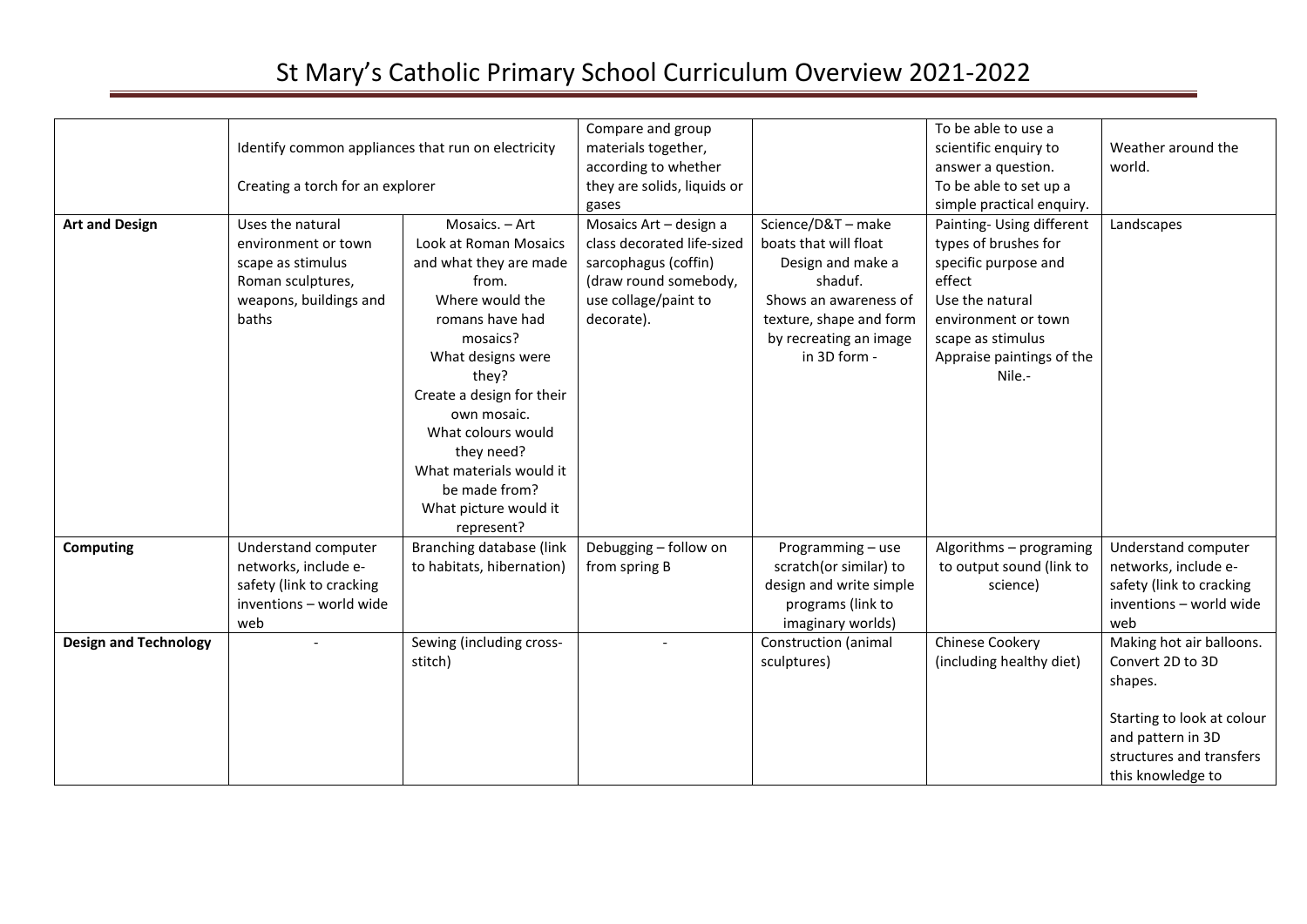| Geography      | <b>Cities (including Ancient</b><br>Romans and Modern<br>Cities)                                                                                                                                                                                                           | Physical geography<br>including volcanoes and<br>earthquakes<br>A Region of the UK (The<br>Lake District).                                                                                                                                | Mountains<br>Maps1. North or South?<br>To identify the position and significance of the<br>Equator,<br>Northern Hemisphere, Southern Hemisphere in the<br>context of researching countries in different<br>hemispheres.<br>Explain the position and significance of the<br>Equator, the Northern Hemisphere, and the<br>Southern<br>Hemisphere. |                                                                                                                                                                        |                                                                                                                                                                       | Weather<br>In the Tropics<br>To identify the position<br>and significance of the<br>Tropics of<br>Cancer and Capricorn by<br>comparing the climate<br>of the<br>tropics with that of the<br>UK. |
|----------------|----------------------------------------------------------------------------------------------------------------------------------------------------------------------------------------------------------------------------------------------------------------------------|-------------------------------------------------------------------------------------------------------------------------------------------------------------------------------------------------------------------------------------------|-------------------------------------------------------------------------------------------------------------------------------------------------------------------------------------------------------------------------------------------------------------------------------------------------------------------------------------------------|------------------------------------------------------------------------------------------------------------------------------------------------------------------------|-----------------------------------------------------------------------------------------------------------------------------------------------------------------------|-------------------------------------------------------------------------------------------------------------------------------------------------------------------------------------------------|
| <b>History</b> | <b>Ancient Romans</b><br>Aqueducts<br>Catapults<br>Introduction to the<br>Romans<br>What do we know<br>already? What do we<br>want to know? Where is<br>Rome?<br>What cities do we<br>know?<br>Can we locate them on a<br>map<br>Timeline of the romans<br>within History. | History - discuss the<br>different jobs people did<br>S&L-hot seat people<br>with different ancient<br>Egyptian jobs/interview<br>them for new ones<br>Look at the pyramid of<br>social hierarchy. Draw<br>what you think it is<br>today. | Egypt and the Near East<br>History - discuss the<br>different jobs people did<br>S&L-hot seat people<br>with different ancient<br>Egyptian jobs/interview<br>them for new ones<br>Look at the pyramid of<br>social hierarchy. Draw<br>what you think it is<br>today.                                                                            | Gods, Goddesses-<br>mummification,<br>pyramids.                                                                                                                        | Shang Dynasty-                                                                                                                                                        |                                                                                                                                                                                                 |
| Languages      | Spanish                                                                                                                                                                                                                                                                    | Spanish                                                                                                                                                                                                                                   | Spanish                                                                                                                                                                                                                                                                                                                                         | Spanish                                                                                                                                                                | Spanish                                                                                                                                                               | Spanish                                                                                                                                                                                         |
| <b>Music</b>   | Mamma Mia-LO: 1.<br>Listen and Appraise the<br>song Mamma Mia and<br>other Abba songs:<br>• Mamma Mia by Abba<br>• Dancing Queen by<br>Abba                                                                                                                                | Glockenspiel Stage 2:<br><b>Musical Activities - learn</b><br>and/or build on your<br>knowledge and<br>understanding<br>about the interrelated<br>dimensions of music<br>through:                                                         | Stop<br><b>Musical Activities - learn</b><br>and/or build on your<br>knowledge and<br>understanding<br>about the interrelated<br>dimensions of music<br>through:                                                                                                                                                                                | Lean on me<br><b>Musical Activities - learn</b><br>and/or build on your<br>knowledge and<br>understanding<br>about the interrelated<br>dimensions of music<br>through: | Blackbird<br><b>Musical Activities - learn</b><br>and/or build on your<br>knowledge and<br>understanding<br>about the interrelated<br>dimensions of music<br>through: | Reflect, Rewind, replay.<br><b>Blackbird by The Beatles</b><br>a. Warm-up Games b.<br><b>Flexible Games</b><br>(optional) b. Vocal<br>warm-ups and start to<br>learn the song Blackbird.        |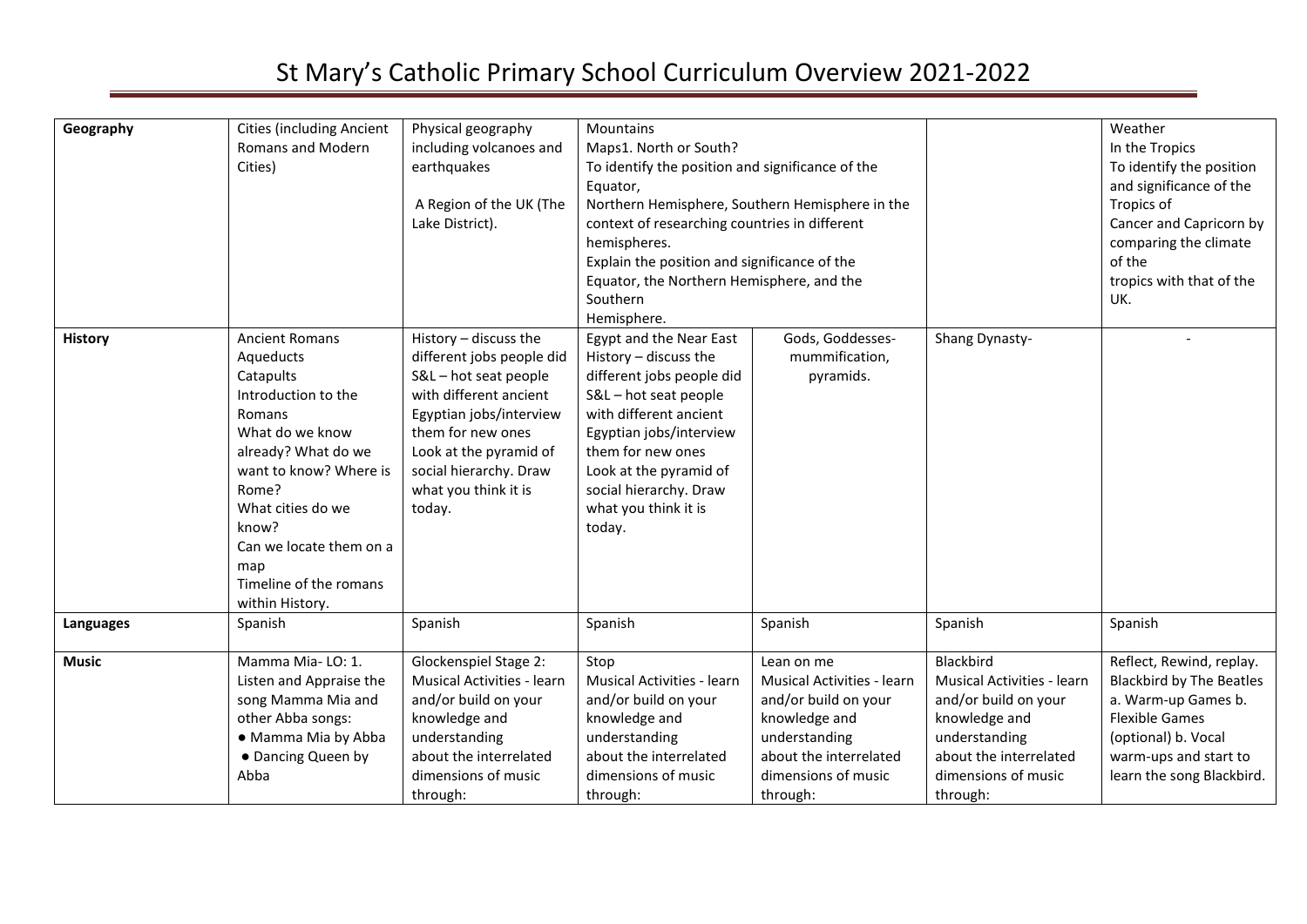|                           | • The Winner Takes It<br>All by Abba<br>· Waterloo by Abba<br>• Super Trouper by<br>Abba<br>• Thank You For The<br>Music by Abba. | a. Warm Up Games<br>(including vocal<br>warmups)<br>b. Flexible Games<br>(optional extension<br>work)<br>c. Learn to Sing the Song<br>d. Play Instruments with<br>the Song<br>e. Improvise with the<br>Song (and optional<br>extension activities)<br>f. Compose with the<br>Song | a. Warm Up Games<br>(including vocal<br>warmups)<br>b. Flexible Games<br>(optional extension<br>work)<br>c. Learn to Sing the Song<br>d. Play Instruments with<br>the Song<br>e. Improvise with the<br>Song (and optional<br>extension activities)<br>f. Compose with the<br>Song | a. Warm Up Games<br>(including vocal<br>warmups)<br>b. Flexible Games<br>(optional extension<br>work)<br>c. Learn to Sing the Song<br>d. Play Instruments with<br>the Song<br>e. Improvise with the<br>Song (and optional<br>extension activities)<br>f. Compose with the<br>Song | a. Warm Up Games<br>(including vocal<br>warmups)<br>b. Flexible Games<br>(optional extension<br>work)<br>c. Learn to Sing the Song<br>d. Play Instruments with<br>the Song<br>e. Improvise with the<br>Song (and optional<br>extension activities)<br>f. Compose with the<br>Song |                         |
|---------------------------|-----------------------------------------------------------------------------------------------------------------------------------|-----------------------------------------------------------------------------------------------------------------------------------------------------------------------------------------------------------------------------------------------------------------------------------|-----------------------------------------------------------------------------------------------------------------------------------------------------------------------------------------------------------------------------------------------------------------------------------|-----------------------------------------------------------------------------------------------------------------------------------------------------------------------------------------------------------------------------------------------------------------------------------|-----------------------------------------------------------------------------------------------------------------------------------------------------------------------------------------------------------------------------------------------------------------------------------|-------------------------|
| <b>Physical Education</b> | Games                                                                                                                             | <b>Invasion Games</b>                                                                                                                                                                                                                                                             | Gymnastics                                                                                                                                                                                                                                                                        | Games-Hockey                                                                                                                                                                                                                                                                      | Dance                                                                                                                                                                                                                                                                             | Athletics<br>Sports Day |
| <b>SEAL</b>               | SEAL - New Beginnings                                                                                                             | SEAL: Say no to bullying.                                                                                                                                                                                                                                                         | E-safety week                                                                                                                                                                                                                                                                     | <b>Healthy Schools Week</b><br>Stereotypes and                                                                                                                                                                                                                                    | New Life<br><b>SRE</b>                                                                                                                                                                                                                                                            | Road Safety week        |
|                           | <b>Election of School</b><br>Council                                                                                              | Anti-bullying week -<br>Altru Theatre Company<br>Remembrance                                                                                                                                                                                                                      | Dental Health Team<br>Visiting<br>Healthy Bodies.                                                                                                                                                                                                                                 | Discrimination<br>Self Discipline<br><b>Expect Respect:</b>                                                                                                                                                                                                                       | <b>Healthy Relationships</b>                                                                                                                                                                                                                                                      |                         |
|                           |                                                                                                                                   | Recognising<br>Achievement                                                                                                                                                                                                                                                        | My Money: Where does<br>our money have go?<br>What happens to money<br>in a savings account?<br>What is value for<br>money?                                                                                                                                                       | Examining Violence,<br>Excuses and<br>Responsibility                                                                                                                                                                                                                              |                                                                                                                                                                                                                                                                                   |                         |

| Year | Autumn A | Autumn B | <b>Spring A</b> | <b>Spring B</b> | <b>Contract Contract</b><br>ummer h | ⊸ Summer " |
|------|----------|----------|-----------------|-----------------|-------------------------------------|------------|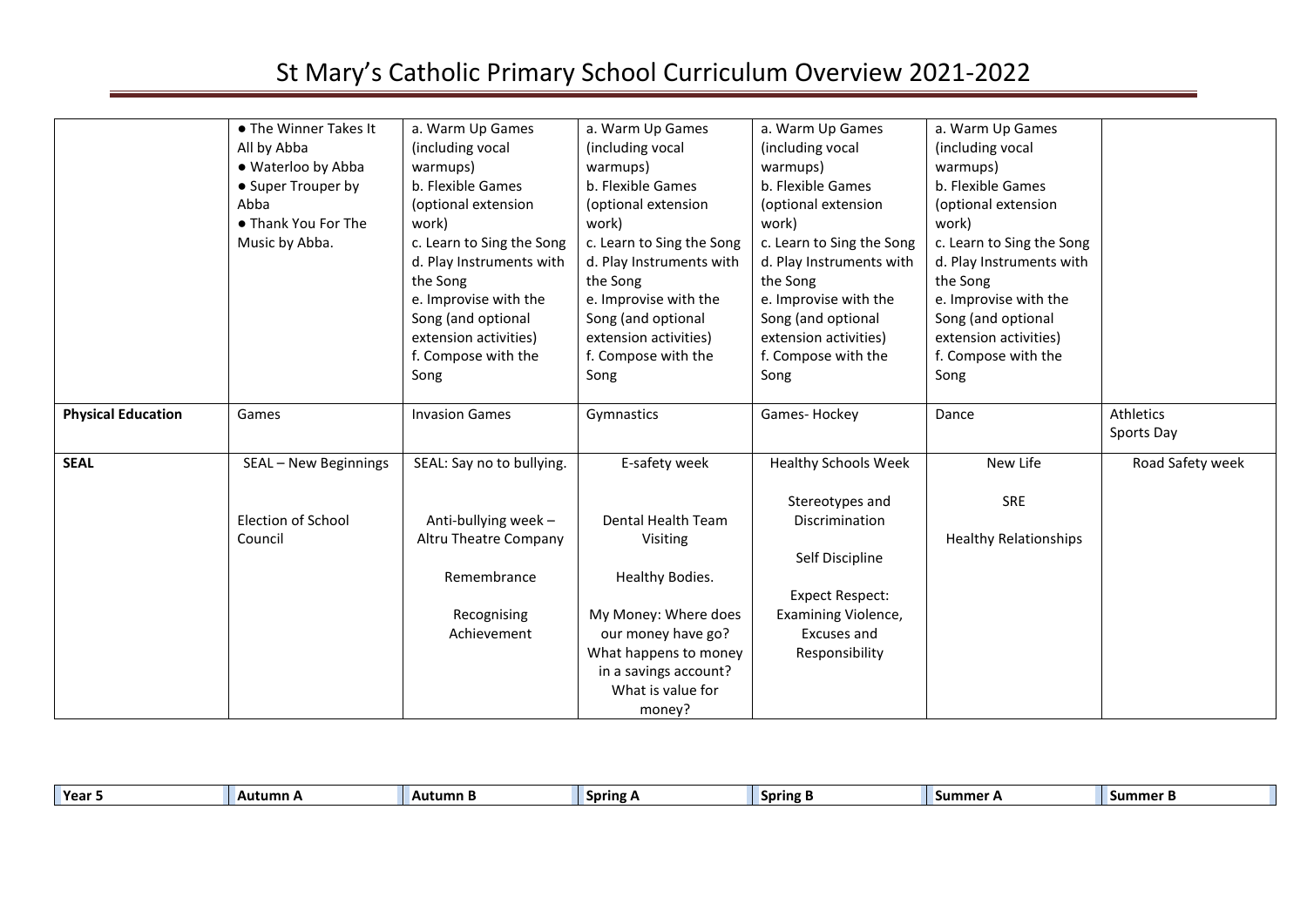| <b>Topic</b>                | <b>Frightful First World</b><br>War | <b>Trip to Cosford</b>     | <b>Vicious Vikings</b>      | <b>Trip to Bishop Wood</b> | <b>Awesome Africa</b>     | <b>African Drumming</b>    |
|-----------------------------|-------------------------------------|----------------------------|-----------------------------|----------------------------|---------------------------|----------------------------|
|                             |                                     |                            |                             |                            |                           |                            |
| <b>Religious Educations</b> | <b>Creation</b>                     | <b>God's Covenants</b>     | <b>Inspirational People</b> | <b>Reconciliation</b>      | Life in the Risen Jesus   | <b>Other Faiths</b>        |
|                             | -know that people have              | -understand the            | -understand that Jesus      | -understand that actions   | -know that Jesus is risen | -know that the Church      |
|                             | asked questions about               | meaning of a covenant,     | has come for everyone,      | have consequences, and     | from the dead, what       | teaches about different    |
|                             | creation, reflect on                | reflect on the covenant    | how can we join in?         | reflect on the             | does this mean for us     | faiths, reflect on the     |
|                             | some important                      | with Noah                  | What does it mean to be     | consequence of our         | -understand the           | teaching of the Church     |
|                             | responses                           | -know about the            | a follower of Jesus?        | actions                    | meaning of the            | for us                     |
|                             | -know about the                     | Covenant of God made       | -know the beatitudes        | -understand that Mary,     | resurrection and it's     | -understand what we        |
|                             | creation story in the               | with Abraham, reflect on   | how do they show us         | our Mother untangles       | importance to us          | believe about our          |
|                             | Bible, reflect on it's              | trust in God               | the way to live?            | knots of sin               | -know that the Spirit of  | Catholic Faith, reflect on |
|                             | importance                          | -Understand that God       | Why did Jesus bless the     | -know about God's love     | Jesus works in many       | our own beliefs            |
|                             | -know about the story of            | guides and challenges      | merciful, what does this    | and forgiveness reflect    | ways, reflect on the      | -know some important       |
|                             | the fall, how does it help          | his people, that we need   | mean to us?                 | on what this means for     | Spirit at work in the     | Jewish celebrations,       |
|                             | us understand the                   | to grow in faith and trust | -Know why Jesus blessed     | <b>us</b>                  | Church                    | reflect on the meaning     |
|                             | suffering in the world?             | in God                     | the pure in heart, reflect  | -understand the            | -know that Jesus is       | of them                    |
|                             | -understand that God                | -know God made a           | on Gods presence within     | meaning of sin, reflect    | present among us in       | -know some of the          |
|                             | calls us to care for                | covenant with Moses        | us                          | on how sin hurts us,       | different ways, reflect   | beliefs we share with      |
|                             | creation, we have                   | and the Israelites, and    | -know why God blessed       | others and our             | on how we can be          | the Jews and the           |
|                             | responsibilities                    | with us                    | those who were              | relationship with God      | present with Jesus        | difference between us,     |
|                             | -know about some of                 | -God sends prophets to     | persecuted for doing the    | -know what happens in      | -know that there are      | reflect on their           |
|                             | God's great helpers,                | remind his people of the   | right thing, think of what  | the Sacrament of           | different ways of         | importance to us           |
|                             | reflect on what we can              | covenant, reflect on this  | you can do to help those    | Reconciliation, reflect on | praying, explore these.   | -know some significant     |
|                             | learn from them                     | -know God has made a       | suffering today             | how this helps us          | -understand how Jesus     | Muslim beliefs, think      |
|                             | Be aware of God's great             | new covenant with us,      | -understand why Jesus       | -understand that God is    | teaches us to pray,       | about their importance     |
|                             | gifts to us, reflect on             | reflect on our part        | blessed the poor in spirit  | love and always ready to   | reflect on the            | -understand some           |
|                             | the importance of our               |                            | and the meek, reflect       | forgive, what does it      | importance of prayer for  | important practices of     |
|                             | own gifts                           |                            | on the importance of        | mean to experience         | us                        | Muslims, reflect on the    |
|                             |                                     |                            | trying to do Gods will      | forgiveness?               |                           | importance of prayer       |
|                             |                                     |                            | -know what it means to      |                            |                           | -know some of the          |
|                             |                                     |                            | be a Saint, think about     |                            |                           | beliefs we share with      |
|                             |                                     |                            | how it could affect your    |                            |                           | Muslims and the some       |
|                             |                                     |                            | life                        |                            |                           | of the differences         |
|                             |                                     |                            |                             |                            |                           | between us, think about    |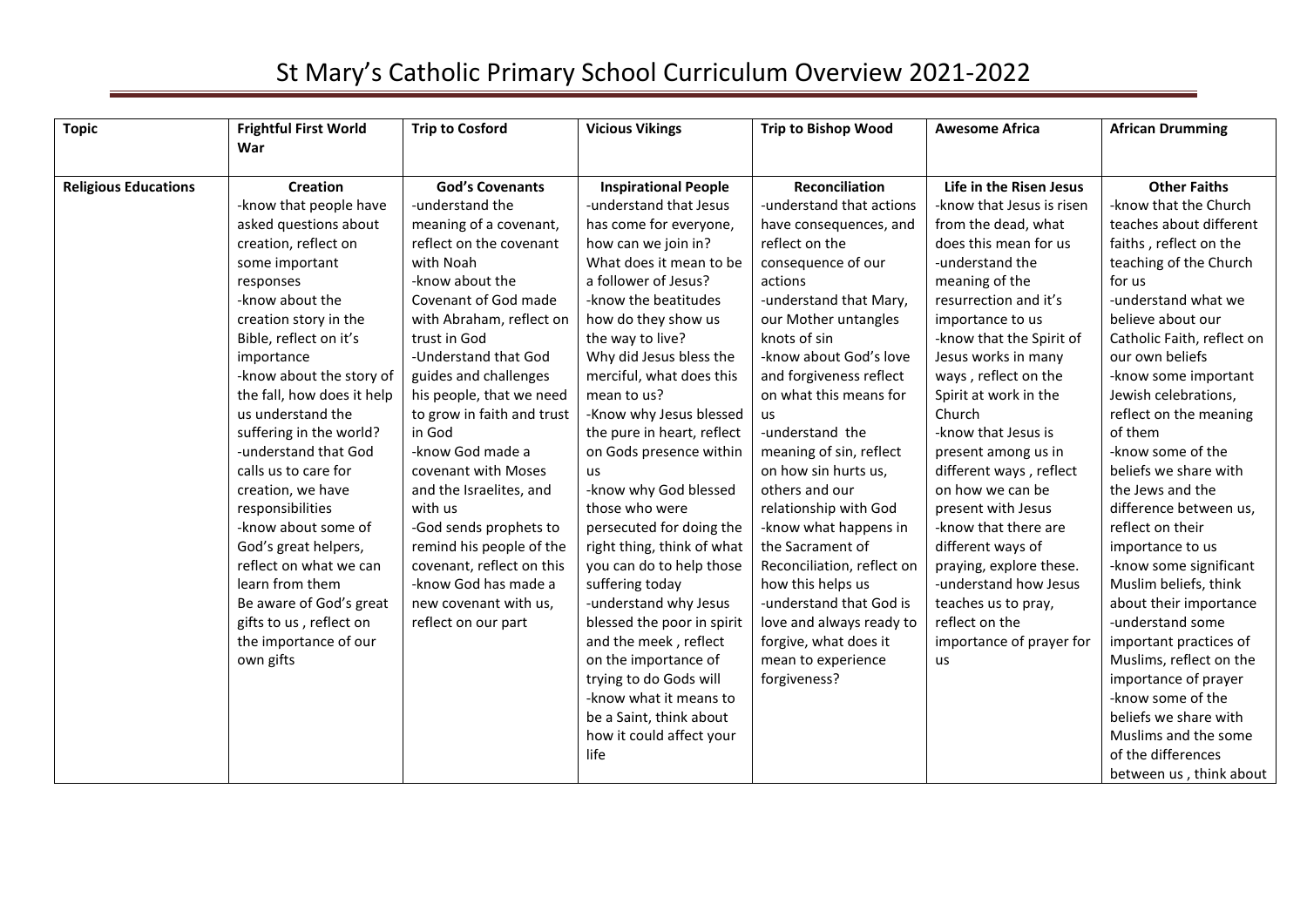|                       |                                                                                                             |                                                                                   |                                                                                                                                                                                          |                                                                                                                                                                               |                                                                                                                                      | what we can do<br>together                                                                                                                                        |
|-----------------------|-------------------------------------------------------------------------------------------------------------|-----------------------------------------------------------------------------------|------------------------------------------------------------------------------------------------------------------------------------------------------------------------------------------|-------------------------------------------------------------------------------------------------------------------------------------------------------------------------------|--------------------------------------------------------------------------------------------------------------------------------------|-------------------------------------------------------------------------------------------------------------------------------------------------------------------|
| <b>English</b>        | <b>WWI Poetry</b><br><b>Recounts and Flashbacks</b><br>Setting descriptions                                 | Poetry<br><b>Diaries</b><br>Playscripts<br>Newspaper report                       | Persuasive writing<br>Myths & Legends -<br>apples of Idunna and<br><b>Beowulf the Viking</b><br>First person recounts<br>(Including Viking<br>Journeys)<br>Instructional writing         | Play scripts<br>Character descriptions<br>and setting descriptions                                                                                                            | <b>Information Texts</b><br>(including Non-<br><b>Chronological Reports)</b><br>Biography and<br>Autobiography<br>Nelson Mandela     | Narrative<br>Persuasive texts<br>(including health<br>and drugs)<br><b>African Poetry</b>                                                                         |
| <b>Mathematics</b>    | Place value<br>Roman numerals<br>X by 10 and 100<br>Addition and subtraction<br>of whole 4-digit<br>numbers | Prime numbers<br>Square numbers<br>Cube numbers<br>Common factors<br>Factor pairs | Addition of increasingly<br>large numbers including<br>decimals<br>Fractions, mixed<br>numbers and improper<br>fractions adding and<br>subtract fractions using<br>the same denominators | Division and<br>multiplication using a<br>variety of strategies<br>Angles-identifying and<br>classifying<br>Fractions with different<br>denominators-<br>equivalent fractions | Geometry area of<br>rectilinear shapes<br>Area and perimeter<br>using calculations<br>Compound shapes<br>Percentages and<br>decimals | Statistics and<br>coordinates<br>Reflection, refraction<br>and rotation<br>Using a quadrant to<br>move shapes and<br>understand their<br>position<br>Collect data |
| <b>Science</b>        | Evolution                                                                                                   | Forces<br>Investigate air resistance<br>and the force of gravity                  | Properties and changes<br>in materials- Materials -<br>including those used by<br>the Anglo Saxons and<br>Vikings                                                                        | Changes of states -<br>melting, freezing, boiling<br>(food)<br>Climates changes of<br>state (water cycle)<br>Properties and changes<br>in materials-                          | Habitats                                                                                                                             | Animals<br>Drugs                                                                                                                                                  |
| <b>Art and Design</b> | Fine pencil drawings of<br>artefacts<br>Shell art and medals<br>including widows penny                      | Poppy art<br>Silhouettes<br><b>St Basils Cathedral</b>                            |                                                                                                                                                                                          | Making 3d items from a<br>2d stimulus - Viking<br>helmets                                                                                                                     | Sculpture<br>Relief pictures of Africa<br>African art - patterns                                                                     |                                                                                                                                                                   |
| Computing             | Use search technologies<br>- link to English topic                                                          | e-safety - link to PSHE<br>use of chat rooms, giving<br>personal data etc.        | 2go                                                                                                                                                                                      | 2 do it yourself                                                                                                                                                              | Design, write and debug<br>a program                                                                                                 | 2 simulate                                                                                                                                                        |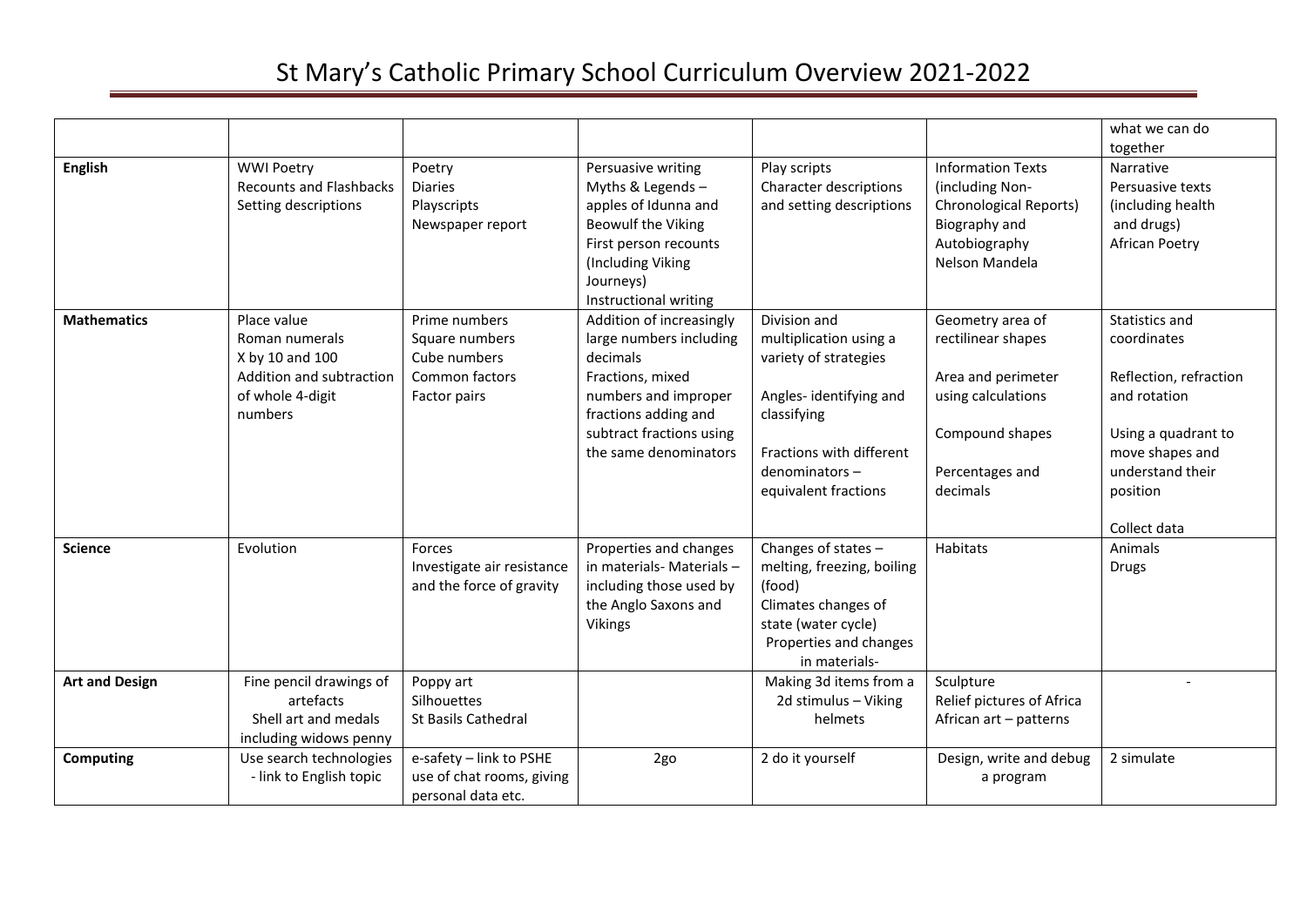| <b>Design and Technology</b> | 2 investigate                                                                                                               | internet safety<br>2 email<br>Origami for Christmas<br>cards -                                                                    | Paper Mache                                                                                                                                                               | Scandinavia - physical &<br>human features Cookery                                                                                                                                                 | (scratch, python,<br>education city) - link to<br>science animals and<br>habitats<br>2 code<br>- Fish gutting<br>Weaving and stitching | 3d relief sculptures of<br>Africa                                                                                              |
|------------------------------|-----------------------------------------------------------------------------------------------------------------------------|-----------------------------------------------------------------------------------------------------------------------------------|---------------------------------------------------------------------------------------------------------------------------------------------------------------------------|----------------------------------------------------------------------------------------------------------------------------------------------------------------------------------------------------|----------------------------------------------------------------------------------------------------------------------------------------|--------------------------------------------------------------------------------------------------------------------------------|
|                              |                                                                                                                             |                                                                                                                                   |                                                                                                                                                                           | (including savoury and<br>Fondue                                                                                                                                                                   |                                                                                                                                        |                                                                                                                                |
| Geography                    | Europe vs Europe during<br>WW1<br>Using maps to identify<br>the countries involved in<br>WW1                                |                                                                                                                                   | working like an<br>archaeologist - field<br>work to excavate<br>artefacts<br>use maps and atlases<br>and digital programming<br>to identify countries e.g.<br>Scandinavia | Invaders - Anglo -<br>Saxons/Vikings (reasons<br>for invasion, impact<br>across Europe, local<br>signs of invasion<br>Compare physical<br>features of two localities<br>e.g England and<br>Denmark | Explore trade from the<br>UK and other countries                                                                                       | African Land Use and<br>locational knowledge<br><b>Rivers</b><br>Understand the role of<br>precipitation in the<br>water cycle |
| <b>History</b>               | World War I<br>Looking at an historical<br>event from different<br>points of view<br>Reporting on an an<br>historical event | Retelling of a known<br>story with an alternative<br>ending - war horse<br>Links with PSHE how<br>were soldiers looked<br>after - | Use photographs to<br>identify artefacts                                                                                                                                  |                                                                                                                                                                                                    | What was apartheid and<br>how does it impact us<br>today?-<br>Explore the slave trade<br>and how it effects our<br>modern world        | Explore an historical<br>event from two different<br>points of view                                                            |
| Languages                    | Spanish                                                                                                                     | Spanish                                                                                                                           | Spanish                                                                                                                                                                   | Spanish                                                                                                                                                                                            | Spanish                                                                                                                                | Spanish                                                                                                                        |
| <b>Music</b>                 | Don't stop believing                                                                                                        | Bells ring out                                                                                                                    | Classroom Jazz1                                                                                                                                                           | Benjamin Britten                                                                                                                                                                                   | STOP!                                                                                                                                  | Reflect, rewind, replay                                                                                                        |
| <b>Physical Education</b>    | Tag Rugby                                                                                                                   | Gymnastics/ netball                                                                                                               | Basketball/hockey                                                                                                                                                         | Hockey                                                                                                                                                                                             | Games                                                                                                                                  |                                                                                                                                |

| Year 6 | Autumn A               | Autumn B               | <b>Spring A</b>                    | <b>Spring B</b>         | <b>Summer A</b>                | <b>Summer B</b>               |
|--------|------------------------|------------------------|------------------------------------|-------------------------|--------------------------------|-------------------------------|
| Topic  | All about us-The Human | All about us-The Human | To Infinity and Beyond!            | To Infinity and Bevond! | If life was a stage            | If life was a stage           |
|        | Body!                  | Body!                  |                                    |                         |                                |                               |
|        |                        |                        | <b>Earth &amp; Space And Early</b> | Earth & space           | <b>Ancient Civilisations -</b> | <b>Ancient Civilisations-</b> |
|        |                        |                        | <b>Islamic Civilization</b>        |                         | <b>The Greeks</b>              | <b>The Greeks</b>             |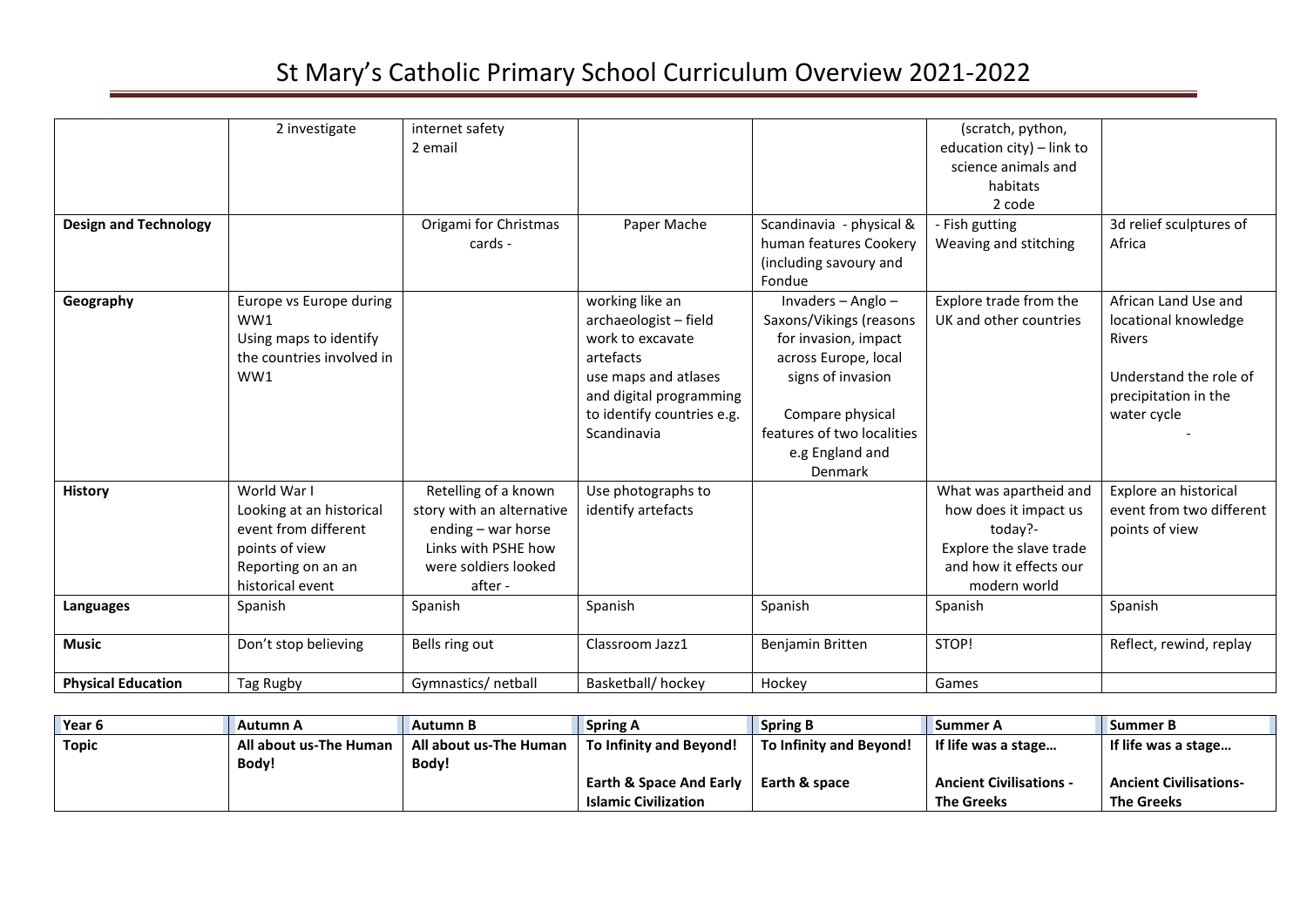| <b>Visits and events</b>   | <b>Birmingham art gallery</b>             | Paramedic/ambulance<br><b>School nurse</b><br><b>Dentist</b>                                                                                                                     | <b>Leicester Space Centre</b>                                                                                                        |                                                                                                                                            |                            | <b>Greek Theatre Workshop day</b>                                                                                  |  |
|----------------------------|-------------------------------------------|----------------------------------------------------------------------------------------------------------------------------------------------------------------------------------|--------------------------------------------------------------------------------------------------------------------------------------|--------------------------------------------------------------------------------------------------------------------------------------------|----------------------------|--------------------------------------------------------------------------------------------------------------------|--|
|                            |                                           | <b>Pharmacist Jobs linked</b><br>to health visits                                                                                                                                |                                                                                                                                      |                                                                                                                                            |                            |                                                                                                                    |  |
| <b>Parent event</b>        | event                                     | Pitch new running gear and their advertisement<br>campaign to parents<br>create a healthy eating cookbook for parents and<br>cook the food for the parents to try in celebration |                                                                                                                                      | Perform dances show artwork based on Holst and<br>space<br>Make a mini planetarium show with working model<br>of planets, Earth Moon Orbit |                            | Complete the design and making of backdrop, props<br>and masks ready to perform to parents in show case<br>event - |  |
|                            | show multimedia pictures of moving bodies |                                                                                                                                                                                  | Jabberwocky poem and our creative work around<br>that, poetry reading etc.<br>BIMAS and our shape city volume perimeter and<br>area. |                                                                                                                                            |                            |                                                                                                                    |  |
| <b>Religious Education</b> | The Kingdom of God                        | Justice                                                                                                                                                                          | Jesus, The Bread of Life                                                                                                             | Jesus, Son of God                                                                                                                          | The work of the            | <b>Called to Serve</b>                                                                                             |  |
|                            | -reflect on what the                      | -know what Justice is                                                                                                                                                            | -Know and think about                                                                                                                | -Know that Jesus'                                                                                                                          | <b>Apostles</b>            | -be aware of Jesus                                                                                                 |  |
|                            | Kingdom of God is like                    | and that we are called to                                                                                                                                                        | the story of the Passover                                                                                                            | miracles led many to                                                                                                                       | -know and reflect on the   | teachings and how we                                                                                               |  |
|                            | -reflect on the                           | work for it                                                                                                                                                                      | -know what happened in                                                                                                               | believe he was the Son                                                                                                                     | calling to be Jesus        | should be like him                                                                                                 |  |
|                            | importance of                             | -God calls us all to speak                                                                                                                                                       | the last supper and                                                                                                                  | of God, what does this                                                                                                                     | disciple                   | -recognise that God has                                                                                            |  |
|                            | responding to the                         | out about injustice                                                                                                                                                              | reflect on what it means                                                                                                             | mean to us                                                                                                                                 | -know the apostles were    | given us all gifts and                                                                                             |  |
|                            | invitation to the                         | -know about individuals                                                                                                                                                          | to us                                                                                                                                | -understand why Jesus                                                                                                                      | ordinary people with       | talents to use in his                                                                                              |  |
|                            | Kingdom                                   | who have been                                                                                                                                                                    | -understand the                                                                                                                      | washed his disciples'                                                                                                                      | strength and               | service                                                                                                            |  |
|                            | -know that everyone is                    | persecutes, reflect on                                                                                                                                                           | Penitential Rite and the                                                                                                             | feet, what does this                                                                                                                       | weaknesses like us         | -be aware of the gifts of                                                                                          |  |
|                            | called to the Kingdom,                    | their commitment                                                                                                                                                                 | Liturgy of the Word in                                                                                                               | mean for us?                                                                                                                               | -know that they changed    | the Holy Spirit and                                                                                                |  |
|                            | and reflect on this                       | - Know that Christians                                                                                                                                                           | the Mass, think about                                                                                                                | Know about the Passion                                                                                                                     | when the Holy Spirit       | understand that we can                                                                                             |  |
|                            | -reflect on words and                     | across the world speak                                                                                                                                                           | our participation                                                                                                                    | and Death of Jesus and                                                                                                                     | came, reflect on how we    | receive them                                                                                                       |  |
|                            | deeds necessary to show                   | up for justice and it                                                                                                                                                            | -understand the                                                                                                                      | consider its importance                                                                                                                    | can change                 | -know and reflect on                                                                                               |  |
|                            | commitment to the                         | starts with us                                                                                                                                                                   | Offertory, Consecration                                                                                                              | to us                                                                                                                                      | -Know about the early      | some of the ways we                                                                                                |  |
|                            | Kingdom                                   | -know in Advent we                                                                                                                                                               | and Communion and                                                                                                                    | -understand and reflect                                                                                                                    | Christian community        | can serve God                                                                                                      |  |
|                            | -know that Jesus'                         | prepare for the birth of                                                                                                                                                         | reflect on our part in                                                                                                               | on what the                                                                                                                                | and our relationship to it | -know and think about                                                                                              |  |
|                            | miracles reflected the                    | Jesus                                                                                                                                                                            | them                                                                                                                                 | <b>Resurrection of Jesus</b>                                                                                                               | -know and think about      | the Sacraments of                                                                                                  |  |
|                            | beginning of the                          | -know that Christmas                                                                                                                                                             | -know that Jesus has                                                                                                                 | means for us                                                                                                                               | the persecution of the     | Marriage and Holy                                                                                                  |  |
|                            | Kingdome and show us                      | customs are drawn from                                                                                                                                                           | chosen to stay with us in                                                                                                            |                                                                                                                                            | apostles                   | Orders                                                                                                             |  |
|                            | what God is like                          | different countries and                                                                                                                                                          | a special way in the                                                                                                                 |                                                                                                                                            |                            |                                                                                                                    |  |
|                            |                                           | cultures                                                                                                                                                                         | <b>Blessed Sacraments</b>                                                                                                            |                                                                                                                                            |                            |                                                                                                                    |  |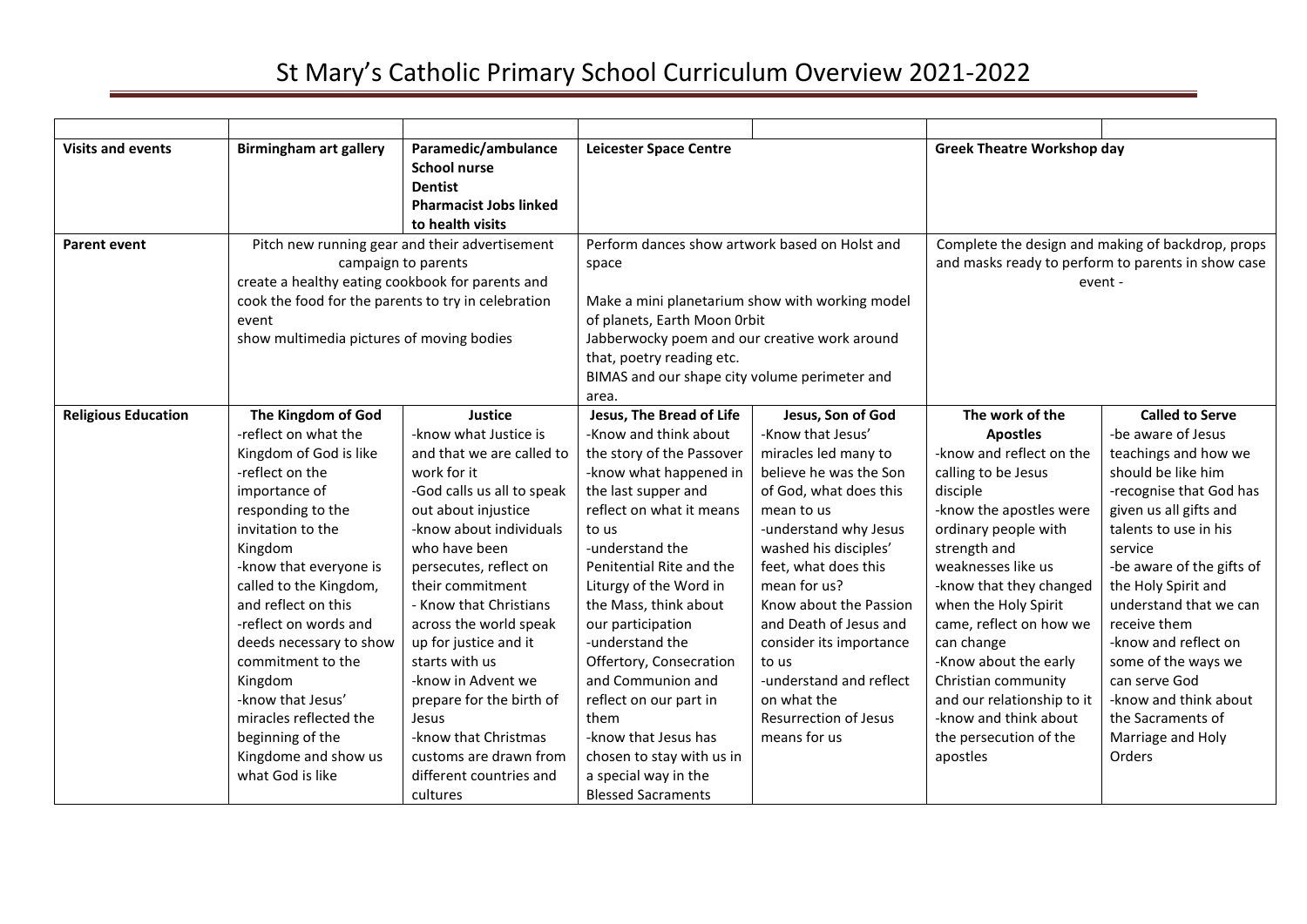| <b>English</b>     | Explanation text how<br>the works<br>Story about how the<br>body works<br>Instructional writing<br>healthy food recipes<br>Persuasive adverts for<br>new running gear slogan<br>etc based in DT                                                                                                                                                                                                   | <b>Research Skills</b><br>Information texts -<br>Persuasive text -why we<br>need to exercise<br>Why you shouldn't<br>smoke etc                                                                                                         | War of the Worlds - HG<br>Wells<br>Poetry - nonsense verse<br>- portmanteau,<br>quatrains Jabberwocky<br>Alien poetry                                                                                                                                                                                                                                                                                                                                                       | Modern Fiction - Dr<br>Who in a Range of<br>media forma<br>Reference Books<br>(including geographical<br>features)                                                                                                                                                                                                                                                                                                                                                                                                                 | -know and reflect on the<br>preaching of the<br>apostles<br>Story writing<br>Play<br>Poetry<br>Research how they used<br>to live<br>Debate about women's<br>roles in Ancient Greek<br>and today                                                                                                                                                                                                                                                                                       | Diaries - day in the life<br>$\left( \right)$<br>Plays (Ancient Greece)<br>Recount Greek day<br>Explanation text how<br>the Greeks have<br>influences our lives.                                                                                                                                                                                                                                                                                                                                                                              |
|--------------------|---------------------------------------------------------------------------------------------------------------------------------------------------------------------------------------------------------------------------------------------------------------------------------------------------------------------------------------------------------------------------------------------------|----------------------------------------------------------------------------------------------------------------------------------------------------------------------------------------------------------------------------------------|-----------------------------------------------------------------------------------------------------------------------------------------------------------------------------------------------------------------------------------------------------------------------------------------------------------------------------------------------------------------------------------------------------------------------------------------------------------------------------|------------------------------------------------------------------------------------------------------------------------------------------------------------------------------------------------------------------------------------------------------------------------------------------------------------------------------------------------------------------------------------------------------------------------------------------------------------------------------------------------------------------------------------|---------------------------------------------------------------------------------------------------------------------------------------------------------------------------------------------------------------------------------------------------------------------------------------------------------------------------------------------------------------------------------------------------------------------------------------------------------------------------------------|-----------------------------------------------------------------------------------------------------------------------------------------------------------------------------------------------------------------------------------------------------------------------------------------------------------------------------------------------------------------------------------------------------------------------------------------------------------------------------------------------------------------------------------------------|
| <b>Mathematics</b> | Place value and<br>rounding<br>Mental and written<br>addition and subtraction<br>of large numbers<br>Place value decimals and<br>negative numbers<br>Multiples, factors and<br>prime numbers<br>Written methods for<br>multiplication and<br>division: HTU × ÷ TU and<br>$HTU \times ÷ U$<br>Geometry:<br>circles and angles<br>Measurement<br>Multiplication and<br>division:<br>Written methods | Calculation: order of<br>operations<br>Probability ready for ICT<br>next week<br>Algebra: simple<br>formulae ready for next<br>week's ICT<br>Geometry:<br>2D and 3D shapes<br>Nets ready to make<br>model<br>Statistics:<br>Pie charts | Percentages fractions<br>and decimals<br>-BIDMAS mixed<br>operations and large<br>numbers.<br>- solve addition and<br>subtraction multi-step<br>problems<br>- common factors,<br>common multiples and<br>prime numbers<br>Fraction calculate<br>proper and improper<br>fractions using $+ - X \div$<br>with different<br>denominators, and write<br>answers in simplest<br>form.<br>-calculate decimal<br>fraction equivalents<br>$(0.375)$ for a simple<br>fraction (3/8). | -To multiply multi-digit<br>numbers up to 4 digits<br>by a two-digit whole<br>number<br>-To divide numbers up<br>to 4 digits by a two-digit<br>whole number using the<br>efficient written method<br>of long division, and<br>interpret remainders as<br>whole number<br>remainders, fractions, or<br>by rounding, as<br>appropriate for the<br>context.<br>-To perform mental<br>calculations, including<br>with mixed operations<br>and large numbers.<br>- To use their knowledge<br>of the order of<br>operations to carry out | To read, write, order<br>and compare numbers<br>at least to 10,000,000<br>and determine the value<br>of each digit.<br>- To round any whole<br>number<br>- To use negative<br>numbers<br>To perform mental<br>calculations<br>- To solve + - multi-step<br>problems<br>- To use estimation to<br>check answers to<br>calculations<br>To multiply up to 4<br>digits by a two-digits<br>- To divide numbers up<br>to 4 digits by two digit -<br>interpret remainders as<br>whole number | -Use simple formulae<br>-express missing number<br>problems algebraically<br>-To solve problems<br>involving similar shapes<br>where the scale factor is<br>known<br>-To solve problems using<br>knowledge of fractions<br>and multiples.<br>-Describe positions on<br>the full coordinate grid<br>(all four quadrants)<br>-draw and translate<br>shapes on all planes<br>- To solve problems<br>involving the calculation<br>and conversion of units<br>of measure, using<br>decimal notation<br>- To use read, write and<br>convert between |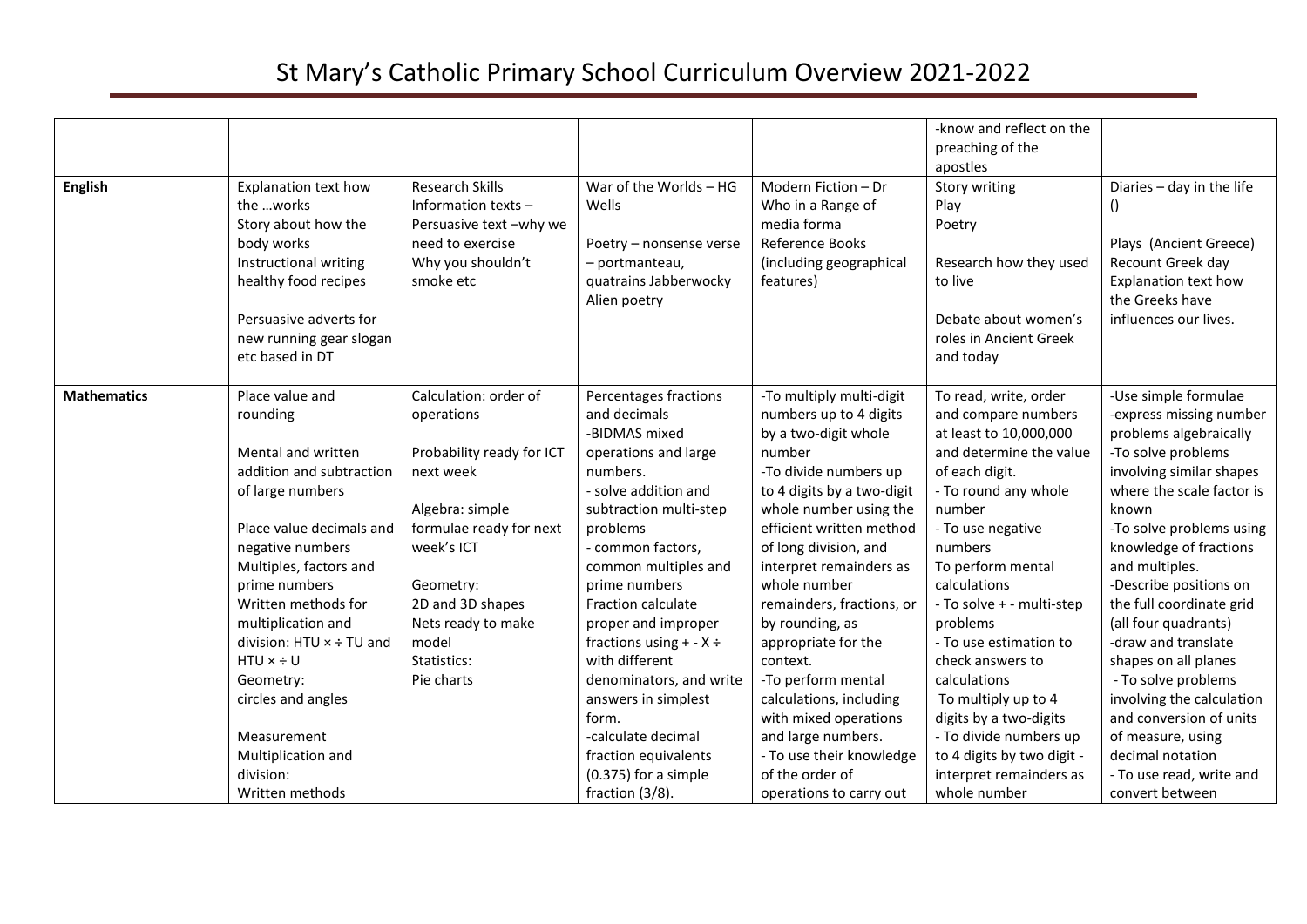|                | Comparing, ordering and<br>simplifying fractions<br>Assessment |                                                                                                   | - describe positions on<br>the full co-ordinate grid<br>(all four quadrants).<br>- draw and translate<br>simple shapes on the co-<br>ordinate plane, and<br>reflect them in the axes<br>-recognise that shapes<br>with the same area can<br>have different<br>perimeters and vice<br>versa.<br>- calculate the area of<br>parallelograms and<br>triangles. Using a<br>formulae.<br>- calculate, estimate and<br>compare volume of<br>cubes and cuboids using<br>cube <sup>3</sup> | calculations involving<br>the four operations.<br>- To solve problems<br>involving addition,<br>subtraction,<br>multiplication and<br>division. | remainders, fractions or<br>by rounding,<br>-Multiply simple pairs of<br>proper fractions, writing<br>the answer in its<br>simplest form<br>-percentages of whole<br>numbers<br>- equivalences between<br>simple fractions,<br>decimals and<br>percentages including in<br>different contexts.<br>- To use, read, write and<br>convert between<br>standard units,<br>converting<br>measurements of<br>length, mass, volume<br>and time from a smaller<br>unit of measure<br>Recognise, describe and<br>build simple 3-D shapes,<br>including making nets | standard units,<br>converting<br>measurements of<br>length, mass, volume<br>and time from a smaller<br>unit of measure to a<br>larger unit and vice<br>versa, using decimal<br>notation to three<br>decimal places.<br>-To interpret and<br>construct pie charts and<br>line graphs and use<br>these to solve problems.<br>- To calculate and<br>interpret the mean as an<br>average.<br>To interpret and<br>construct pie charts and<br>line graphs and use<br>these to solve problems.<br>• To calculate and<br>interpret the mean as an<br>average. |
|----------------|----------------------------------------------------------------|---------------------------------------------------------------------------------------------------|-----------------------------------------------------------------------------------------------------------------------------------------------------------------------------------------------------------------------------------------------------------------------------------------------------------------------------------------------------------------------------------------------------------------------------------------------------------------------------------|-------------------------------------------------------------------------------------------------------------------------------------------------|----------------------------------------------------------------------------------------------------------------------------------------------------------------------------------------------------------------------------------------------------------------------------------------------------------------------------------------------------------------------------------------------------------------------------------------------------------------------------------------------------------------------------------------------------------|--------------------------------------------------------------------------------------------------------------------------------------------------------------------------------------------------------------------------------------------------------------------------------------------------------------------------------------------------------------------------------------------------------------------------------------------------------------------------------------------------------------------------------------------------------|
| <b>Science</b> | Living things including<br>humans and life cycles.             | Human Bodies<br>Circulatory systems<br>Heart dissection<br>How does the digestive<br>system work? | Earth & Space<br>Orbits of the planets<br>How day and night<br>occurs<br>Plan and carry out fair<br>test                                                                                                                                                                                                                                                                                                                                                                          | Testing soils, linked to<br>Mars and the<br>experiments the<br>astronauts would<br>complete.                                                    | Light how we see<br>How light travels<br>How we see things<br>How are shadows<br>made?                                                                                                                                                                                                                                                                                                                                                                                                                                                                   | <b>Electricity creating</b><br>parallel and series<br>circuits.<br>The effects of adding<br>different components<br>into a circuits.<br>Creating circuits to solve<br>different problems, ie<br>burglar alarm, creating                                                                                                                                                                                                                                                                                                                                |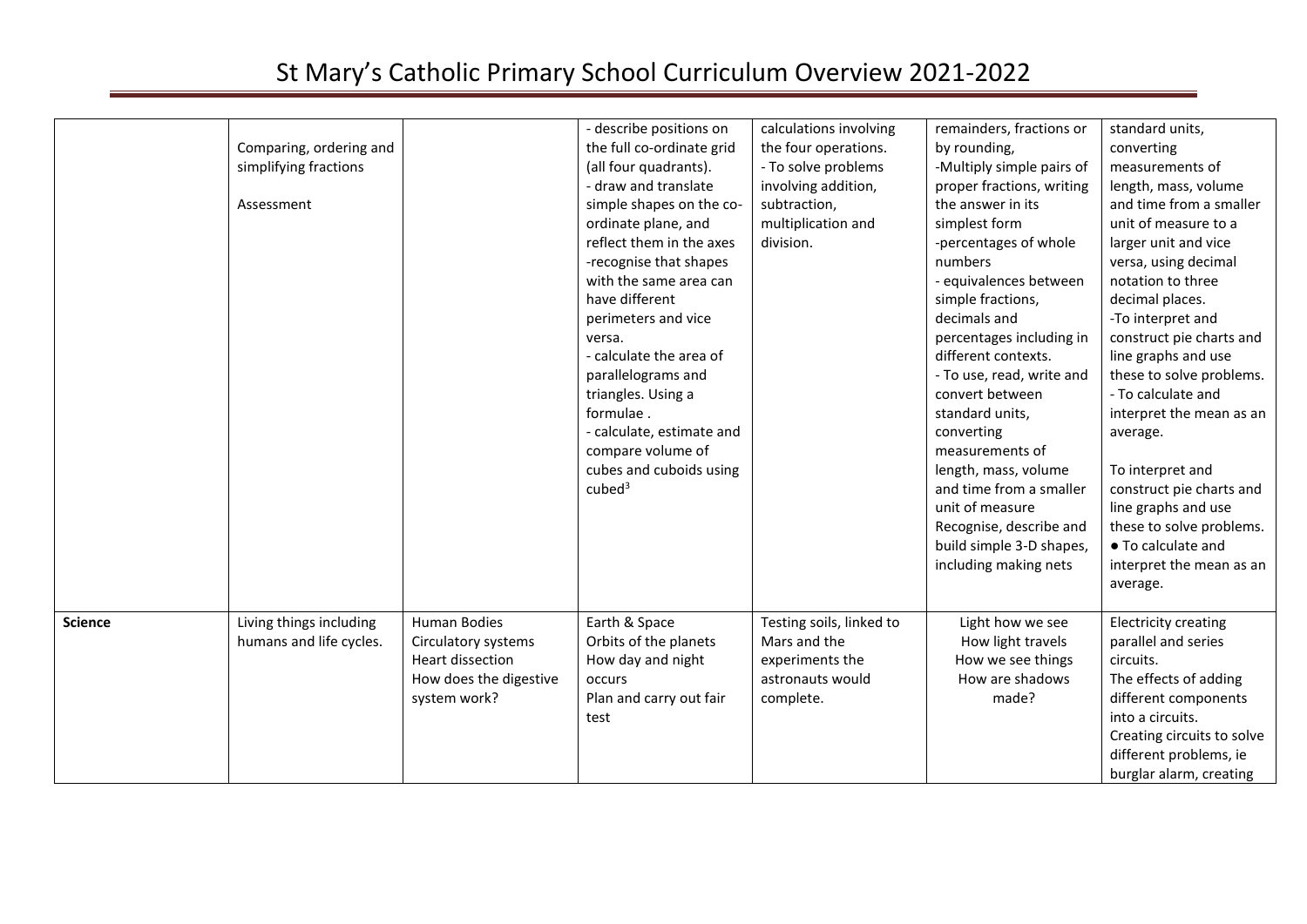|                              |                                                                                                                                                                                                                                 |                                                                                                                                                                                           |                                                                                                                                                                                                                                                                                                                   |                                                                                                                                          |                                                                                                                                                                   | stage lighting and sound<br>effects.                                                                                                                                         |
|------------------------------|---------------------------------------------------------------------------------------------------------------------------------------------------------------------------------------------------------------------------------|-------------------------------------------------------------------------------------------------------------------------------------------------------------------------------------------|-------------------------------------------------------------------------------------------------------------------------------------------------------------------------------------------------------------------------------------------------------------------------------------------------------------------|------------------------------------------------------------------------------------------------------------------------------------------|-------------------------------------------------------------------------------------------------------------------------------------------------------------------|------------------------------------------------------------------------------------------------------------------------------------------------------------------------------|
| <b>Art and Design</b>        | Drawing human form<br>Monet, Dagar, dancer's<br>ballerina<br>Select appropriate<br>media to represent the<br>movement in the human<br>body use multimedia<br>and explain choices                                                | Portraits<br>Impressionism-<br>Recreate images and<br>scenes using printing<br>with card and<br>polystyrene                                                                               | Design a night sky<br>choosing different ways<br>to embellish it, for<br>example tie die the<br>background<br>sew/embroider different<br>elements, planets etc.                                                                                                                                                   | Look at 3D art from a<br>variety of genre, Make<br>choices about range of<br>$materials -$<br>Make links to<br>Jabberwocky poem          | -using clay to make an<br>artefact of their own<br>stating its purpose, how<br>to embellish these with<br>designs of their own<br>based on historical<br>artefact | Look at 3D art from a<br>variety of genre, Make<br>choices about range of<br>$materials -$<br>Masks (Greek plays)<br>Landscapes of ancient<br>Greece to produce<br>backdrops |
| <b>Computing</b>             | Duke of York and TTP<br>rockstars<br>Purple mash<br>Binary<br>Coding                                                                                                                                                            | Duke of York and TTP<br>rockstars<br>Staying safe on line                                                                                                                                 | Duke of York and TTP<br>rockstars<br>Blogging<br>Networks                                                                                                                                                                                                                                                         | Spreadsheet<br>Create and investigate<br>spread sheet for<br>different application                                                       | Duke of York and<br>TTP rockstars<br>Adventure text                                                                                                               | Duke of York and<br><b>TTP</b> rockstars<br>Quizzing                                                                                                                         |
| <b>Design and Technology</b> | -evaluate, market<br>research design and<br>make suitable<br>waterproof, warm, light<br>sweat resistant running<br>gear, hat gloves scarf.<br>Investigate materials<br>choose how to make it<br>Test it . market it.            | Cookery- healthy eating<br>Know when and where<br>food if farmed and on<br>what scale<br>Have basic recipes and<br>add, change, substitute<br>or change and adapt to<br>taste, aroma etc. | Creating 3d models with<br>working components                                                                                                                                                                                                                                                                     | Mechanical systems in<br>products - forces<br>Create a Space Buggy-<br>using motors, cogs and<br>gears to travel over<br>uneven terrain. | Great Designers-<br>Architects<br>Greek pots<br>Design a pot for a<br>specific purpose<br>Carry out research about<br>the needs                                   | Create dioramas with<br>moving parts powered<br>by electrical circuits                                                                                                       |
| Geography                    | Be able to use a 6-figure grid reference<br>Identify continents, oceans, key countries and<br>capital cities<br>Complete a traffic and air traffic survey collect<br>collate and present data for different times of the<br>day |                                                                                                                                                                                           | Complete a traffic and air traffic survey collect<br>collate and present data for different times of the<br>day Tropic of cancer and Capricorn, equator how<br>the tilt of the Earth changes seasons in 2 contrasting<br>countries one near the equator and one near the<br>poles<br>Human and physical Geography |                                                                                                                                          | Longitude and latitude<br>as it applies to Greece,<br>and England                                                                                                 | Natural disasters                                                                                                                                                            |